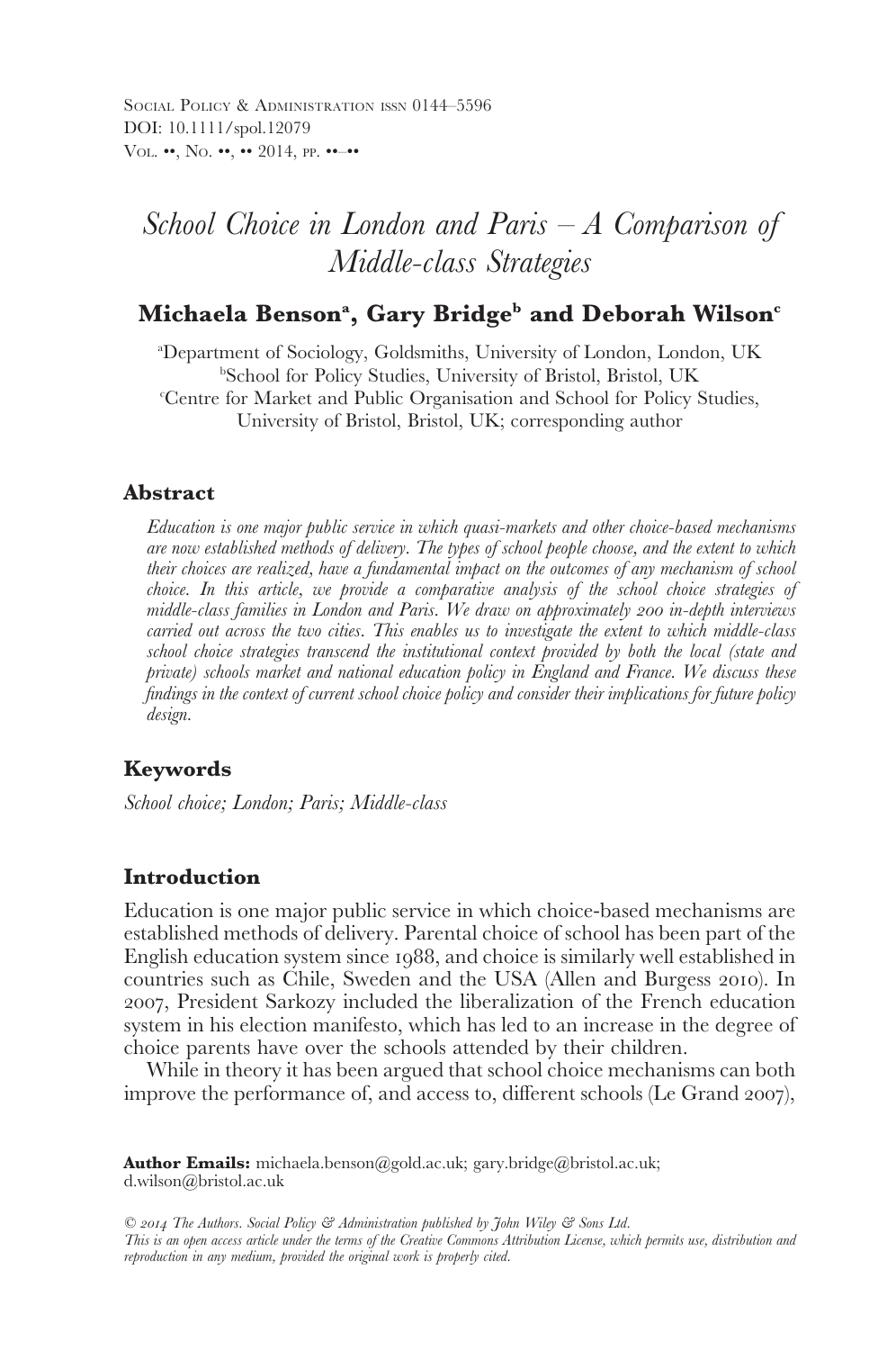in practice the evidence for both is, at best, mixed (Allen and Burgess 2010). The design and evolution of school choice policies (and education systems more generally) have failed to address the perpetuation of inequality and, in particular, the ongoing middle-class advantage in the education field (Greener and Powell 2009; see also Felouzis 2009). Class differences in individuals' roles as 'consumers' in user-based mechanisms are key in relation to processes of choice and voice across different public services (Greener 2008; Simmons *et al*. 2009). How and why individuals choose between schools – and the extent to which they are able to realize their choices – has a fundamental impact on the outcomes of any choice-based mechanism.

This article explores these processes as they play out among the urban middle-classes in London and Paris, drawing on in-depth interviews with respondents in both cities. We are able to compare both the basis for, and strategies of, school choice for these parents in two very different institutional and cultural contexts. This comparative research design therefore enables us to investigate the extent to which middle-class school choice strategies are shaped by or, conversely, transcend the context in which they take place, which in turn has implications both for the outcomes and future design of school choice policy.

There is a substantial literature on middle-class engagement with the process of school choice. The theoretical framework for much of this work is drawn from cultural reproduction theory, originating from the work of Pierre Bourdieu (Bourdieu 1984; Bourdieu and Passeron 1977). A central focus is the role of cultural capital, its transmission, acquisition and deployment, as a key mechanism in explaining class differences in strategies over school choice and differences in educational attainment more widely (Di Maggio 1982; Sullivan 2001). The operationalization of cultural capital in this way leads to a distinction between classes in the way that choices are made. Influential studies in this field suggest that middle-class parents are active choosers, that their choices are long term and strategic, and that they mostly choose schools on behalf of their children. In contrast, working-class parents are seen to be more passive and more locally oriented, with their choices being led by their children (Reay and Ball 1998; Reay and Lucey 2003; van Zanten and Obin 2010). In another paper (Bridge and Wilson 2014 forthcoming), two of the current authors discuss this theoretical perspective in more depth, comparing it with an alternative framework for theorizing class dimensions of school choice which is based on the sociological rational choice theory put forward by Boudon (1974; see also Goldthorpe 1996).

The empirical literature for England reveals a range of middle-class choice strategies that include moving house to be closer to good schools, getting involved in local churches to ensure entry to high performing faith schools, pursuing appeals if their child is not admitted to the school of choice, and opting out into the private sector (Ball *et al*. 1995; West and Noden 2003). The pressures of school choice are felt most keenly in London, where the particular combinations of social mix, housing and schools in different neighbourhoods create specific tensions around the choice process (Butler and Hamnett 2010; Butler and Robson 2003; Flatley *et al*. 2001). Evidence of similar strategies has been found in other national contexts (Lund 2008; De Graaf *et al*. 2000; Yoon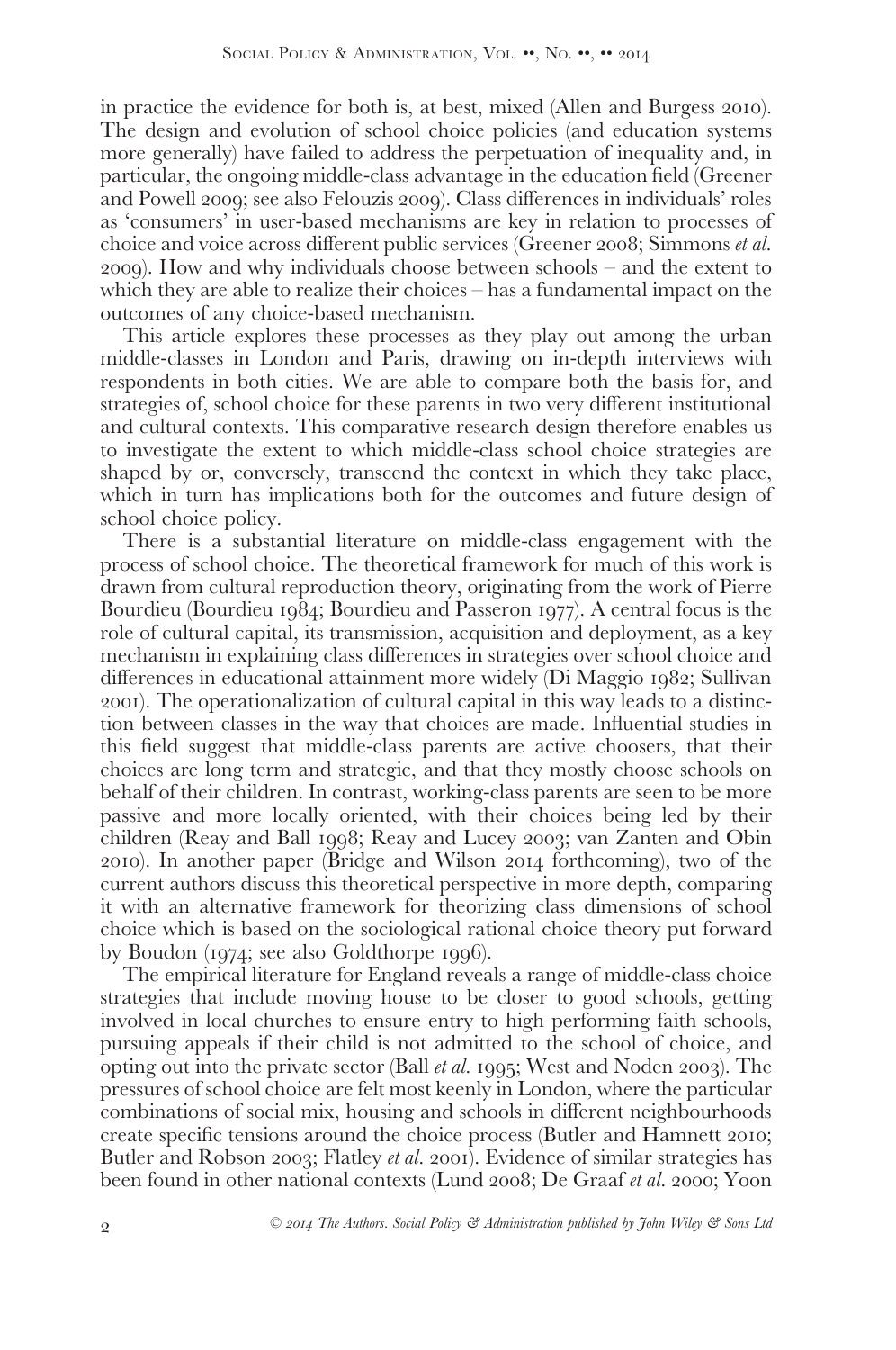and Gulson 2010). These strategies relate to sequences of school choices over a child's educational career in 'circuits of schooling' (Ball *et al*. 1995). In these circuits of schooling, middle-class children tend to go to 'better' schools than their working-class peers, creating the potential for increasing social segregation across schools in cities such as London (Coldron *et al*. 2010).

There is a similar body of literature related to middle-class schooling strategies in France, starting with Ballion's (1982) focus on the middle-classes as consumers of schooling. Such strategies may have elements of school avoidance (François and Poupeau 2004), but can also be related to the desire to access high performing establishments (Oberti *et al*. 2012). Documented strategies include those listed above for England (van Zanten 2011; van Zanten and Obin 2010), as well as using the *demande de dérogation*, a mechanism for opting out of the *carte scolaire*, the residence-based school assignment discussed further below (see also Barrault 2009). As several authors highlight, the more recently introduced system of school choice in France is a source of significant debate (see e.g. van Zanten and Obin 2010; Oberti *et al*. 2012) with clear links made between educational inequality and urban inequality (Oberti 2007; Oberti *et al*. 2012). There is also an emerging body of literature that addresses how families and institutions respond to the recent relaxation of the *carte scolaire* (van Zanten and Obin 2010; Barrault 2011).

There is both qualitative and quantitative evidence that parents choose schools at least partly on the basis of academic standards (Burgess *et al*. 2011). Other factors include the popularity of the school; for example Gibbons and Machin (2003) identify 'herd' behaviour in primary school choice where over-subscription becomes significant for parental choice, irrespective of school/pupil performance. Additionally, it becomes clear that social mix or peer group – in terms of social class and ethnicity – is a key factor on which parental choice of school is based, along with other less quantifiable characteristics such as ethos or 'school climate', and attention paid to the child (Bagley 1996; Ball *et al*. 1995; Ball 2003; van Zanten 2011). Studies in both England and France have explored middle-class parents actively choosing the local school (Reay *et al*. 2011; Raveaud and van Zanten 2007). Crozier *et al*. (2011) argue that such parents are, perhaps unwittingly, engaged with the discourse of competition for their children's educational success.

Assessments of the reputation as well as the performance of schools are, understandably, part of the process of school choice. In making educational choices parents may identify the social mix within a school, this often becoming a proxy for its quality. Such assessments are often based on impressions, rumours and informal knowledge through social networks: the 'hot grapevine' of information (Ball and Vincent 1998; van Zanten 2002; Fack and Grenet 2010). There is less evidence of (middle-class) choosers using the published school performance information to inform their choice in either England or France. Karsten *et al*. (2001) find that middle-class parents in England and France use published performance data, but that there is no conclusive evidence that the publication of this data has a major influence on their choice of school.

Closest to the current article is Raveaud and van Zanten's (2007) comparative analysis of middle-class families in London and Paris who make a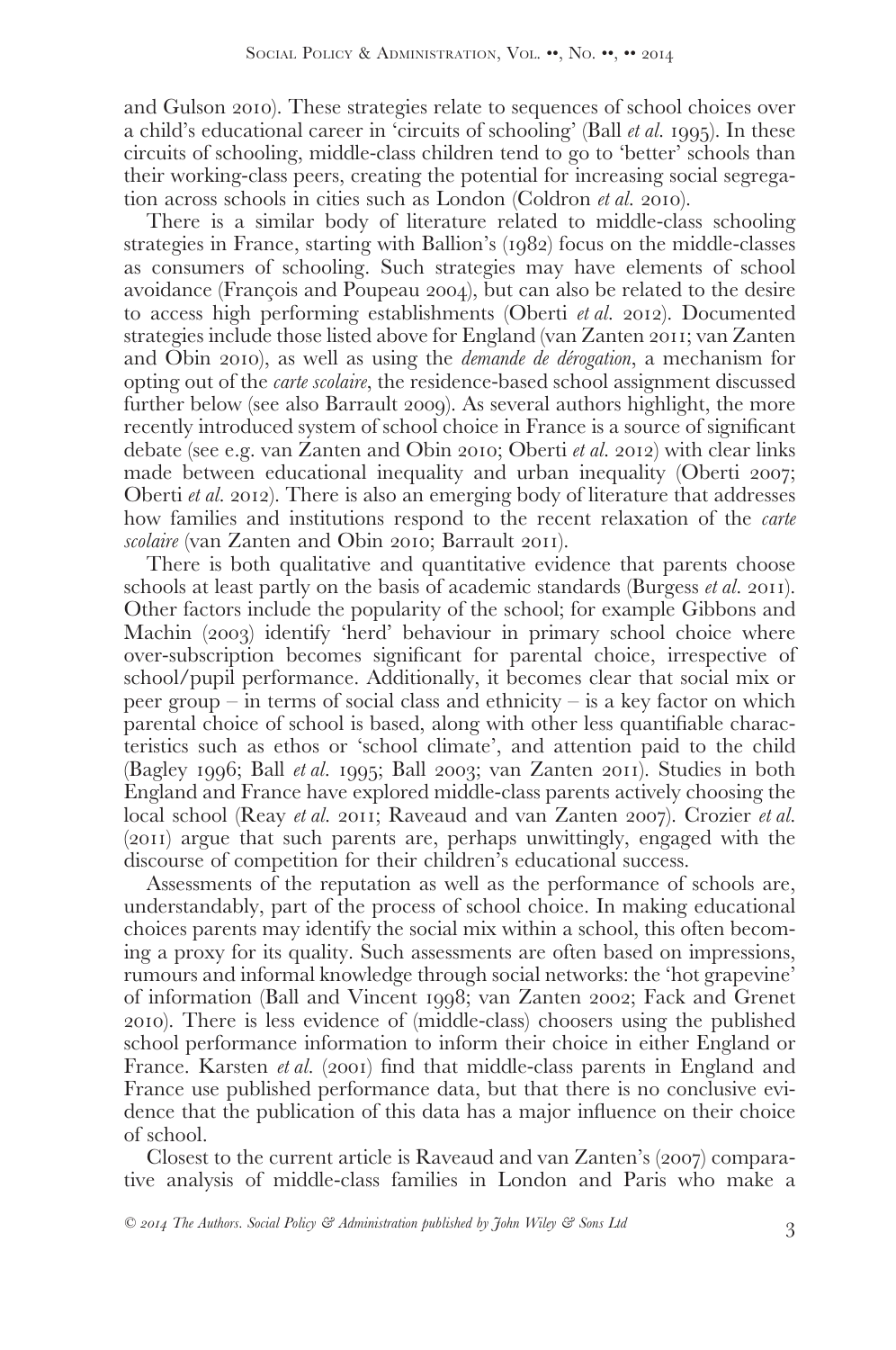deliberate choice to send their children to the local state-funded school (as discussed above, see also Reay *et al*. 2011 for an analysis of similar schooling strategies in different English cities). They argue that the different (national and regional) policy contexts have less influence on choice strategies than do parental values and resources, and that the choices made often depend on the local context in which they take place. As they stress, this includes the available residential and schooling opportunities as well as the concentration of 'people like us' and normative schooling trajectories. Our analysis builds on this work but takes a broader perspective on choice – across the full range of state and private schools accessible across different neighbourhoods – in order to investigate middle-class school choice processes in the two global cities of London and Paris. Understanding school choice in this way, and particularly by comparing two policy contexts, helps to identify how strategies may transcend the institutional structures that are often assumed to frame them.

# **Background to Study and Methodology**

The empirical data on which this article draws was part of a large comparative study, 'The middle classes in the city: social mix or just "people like us"? A comparison of Paris and London', which compared the attitudes and practices of middle-class residents living in neighbourhoods that had different degrees of exposure to social mix across Paris and London.<sup>1</sup> Interviews with up to  $350$ residents involved discussions of their reasons for moving to the neighbourhood; prior employment and residential histories; attitudes to the neighbourhood and to social mix; daily and weekly routines; practices of social reproduction (including schooling strategies); and political outlooks.

Respondents were from a range of positions within the middle-classes. Our understanding of the middle-classes extends beyond occupation and into the recognition of the wider assets – including property ownership and education – that serve to position people within the middle-classes (see e.g. Savage *et al*. 1995). Included within this sample were people from a range of occupations including lawyers, journalists, financial services workers, teachers, civil servants and self-employed business owners. Most London respondents were owner-occupiers (with or without mortgages), while in Paris, where tenure is more mixed, respondents were either owner-occupiers or private renters. The educational level of our respondents varied generationally, with younger generations of parents being educated to a higher level.

For the current analysis we selected respondents who were parents or carers with school-age children (five to 18) and parents with pre-school-age children anticipating school choice (92/121 interviews in Paris; 120/172 in London). Of further note here is that we deliberately do not attribute school choice practices recalled in this article to particular fractions of the middle-classes – the data was not collected with such fractions in mind and, therefore, any analysis along these lines would be partial.

The analysis was conceptualized primarily in terms of the 'what' and 'how' of school choice. The 'what' question concerned what it was the respondents considered that they were choosing: what aspects of schools or education in general were privileged and what aspects were ignored? The 'how' question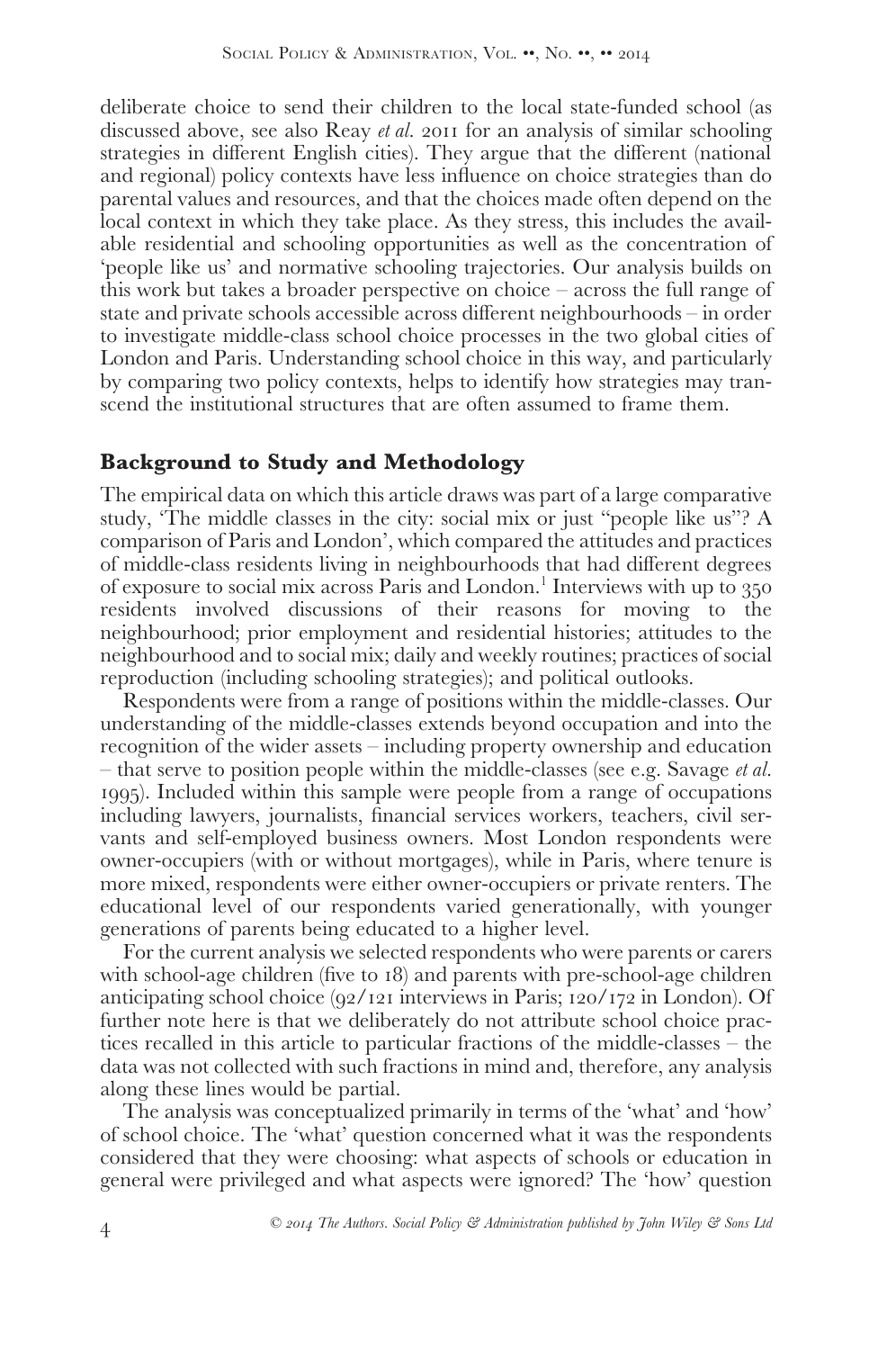looked at the choice strategies themselves. These dimensions of school choice were analyzed in the context of the institutional similarities and differences in the education systems between England and France; London and Paris.

# **Institutional Context: Key Differences**

Here we briefly outline the main elements of school choice policy in England and in France, focussing on the key differences that are relevant to our research questions. For a broader discussion of the policy context in the two countries, see Burgess *et al*. (2007) and van Zanten and Obin (2010) respectively. There are three main considerations to take into account when considering the exercise of school choice (van Zanten and Obin 2010): the location of the school (urban/rural; proximity of others); the degree of openness of officials in allowing movements between districts; the characteristics of the school environment. In these terms, London and Paris may share more similarities than either one does with more rural areas in its own country. Moreover, in both cities, local education authorities (Académies) may have different degrees of discretion in the extent to which they implement national policies and how, which in turn depends on the history and specifics of the local schooling and broader local policy environment. Our focus is a cross-city comparison: we therefore do not focus on such specific differences in the following discussion of the institutional context; rather, our aim is to highlight key differences across the ways school choice policy is manifested in London and in Paris in order to investigate the extent to which such differences affect middle-class schooling strategies.

# *Allocation of school places and the extent of parental choice*

The *carte scolaire* has been the primary method of school place allocation in France since the early 1960s (see Fack and Grenet 2008 for a discussion of its evolution). This is a policy of residence-based school assignment administered by local education authorities (in the case of secondary education) and local municipalities (in the case of primary education), whereby children are assigned places to their local primary or secondary school within their defined district of residence.

As part of his 2007 election campaign, Sarkozy significantly relaxed the *carte scolaire* through the *demande de dérogation* (van Zanten and Obin 2010; Oberti *et al*. 2012). This is a request to be considered for a school other than the one assigned on the basis of residence, and demonstrates a shift towards a quasimarket in education replete with consumer choice. Such a request must be on the basis of one or more of a list of published, ranked criteria, which include disability or other medical need; financial hardship; particular course of study required; siblings; residence near the border of another district. If there are places available in the requested school, the *demande de dérogation* is taken into account and children can be re-assigned to the school requested. This is the primary means by which parents are currently able to exercise school choice within the state sector in France. What does become clear, as van Zanten (2011) highlights, is that middle-class parents may be better equipped (in terms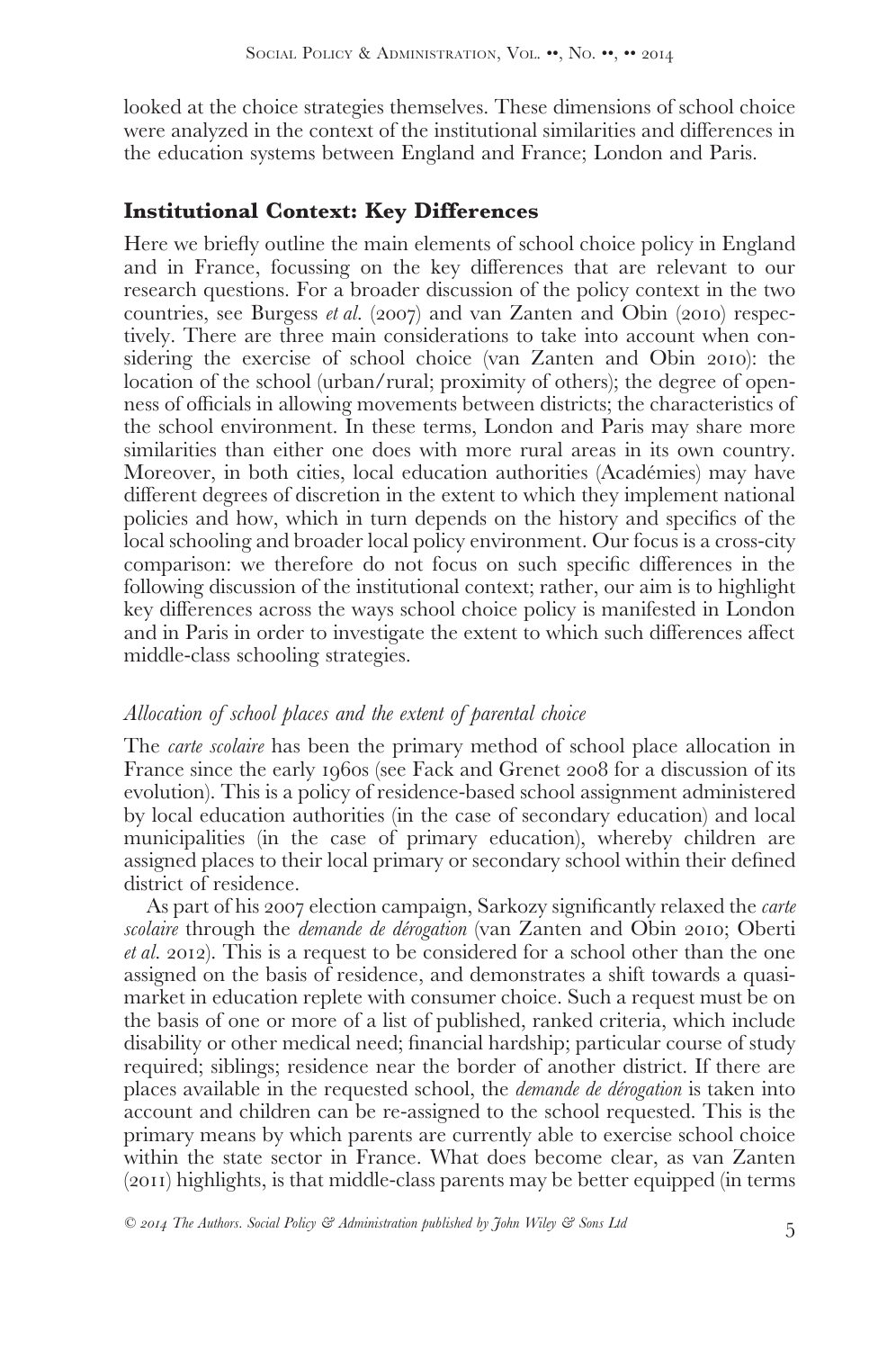of cultural capital) to negotiate the *demande de dérogation*. These may also be matched by institutional strategies focussed on attracting middle-class students.

Parental choice of state school is much more established in England, having been introduced as part of the Education Reform Act 1988, which brought in open enrolment, overlapping catchment areas and per capita funding. Parents specify and rank their preferred schools, and places are allocated on the basis of those preferences if capacity permits. The range of types of school from which parents can choose is wider than in France, and is continuing to grow with the current UK government's policy of encouraging diversity of provision. There are differences in admissions criteria both across local education authorities and across certain types of school (e.g. religious schools), and how this impacts on local school 'markets' continues to be a particular issue (Allen and West 2009; Flatley *et al*. 2001). If demand exceeds a school's capacity, there is a published list of criteria by which places are allocated. These vary across local authorities, but admissions criteria commonly include lookedafter children, special educational needs, having a sibling already at the school, with residential proximity to the school often employed as a final, 'tie-break' device when schools are over-subscribed (Burgess *et al*. 2011). West *et al*. (2009, 2011) provide a detailed account of English secondary schools' admissions criteria and practice in light of changes to the regulatory context. A few local authorities have introduced lotteries as an alternative tie-break mechanism (Allen *et al*. 2013) in an attempt to break the school–home link and therefore, in theory, the extent to which the middle-class can gain advantage via the housing market. The priority given to residence within the schoolplace allocation mechanism is, therefore, fundamentally different across the two systems. The extent to which this difference impacts on middle-class school choice strategies (via the housing market) is discussed below.

# *Public reporting of school performance*

Performance tables are produced annually for every state school in England by the Department for Education and have been since 1992 and 1997 for secondary and primary schools respectively. A wide range of indicators are published, including various measures of average test scores; progress and/or value added measures; unauthorized absences (Wilson and Piebalga 2008). They are widely reported in the national and local media: individual schools are ranked on the basis of their outcomes, with attention often focused on the 'headline' figures of variants of the proportion of students achieving at least five good GCSE passes or equivalent (the minimum requirement to enter post-compulsory education at age 16). The school league tables are aimed at informing parental choice, as well as being employed as part of a concurrent system of bureaucratic accountability (Wilson 2011). Further information and accountability is provided by a system of regular school inspections carried out by Ofsted, the schools regulator, whose gradings and reports are publicly available.

School performance information about lycée (which take students from 15 to 18 years old) is publicly available in France through the central government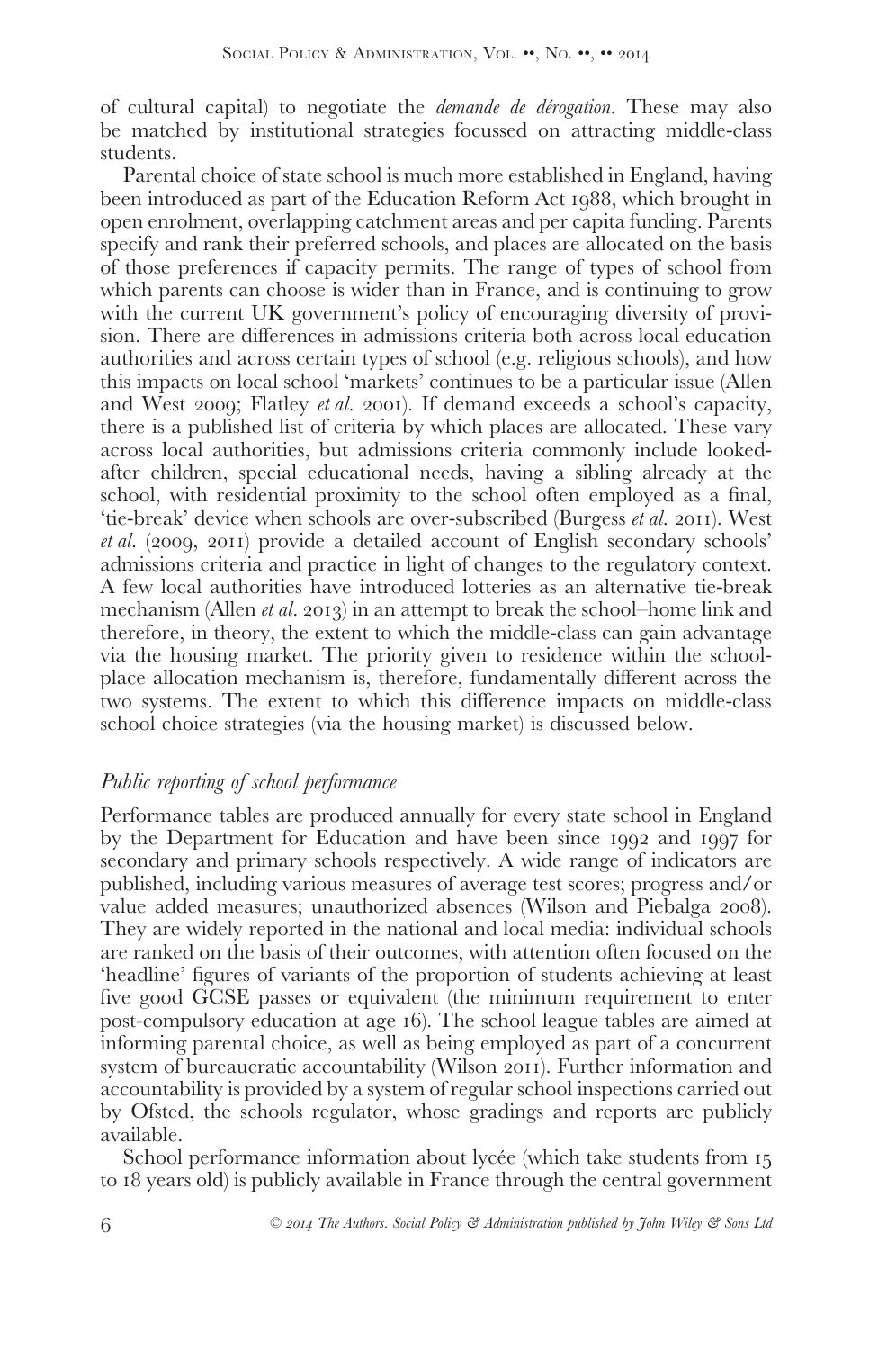examinations portal [\(http://www.franceexamen.com](http://www.franceexamen.com) [accessed 27 April 2013]), which publishes the *Baccalauréat* results (a national, standardized qualification taken at age 18). Rankings also appear in the public press (e.g. *Le Monde de l'Education*, *L'Express*). Official information about educational institutions prior to lycée is not publicly available and there is no equivalent of Ofsted in France. Even at lycée level, it is apparent that the provision of information to assist school choice is not an official objective of rankings; rather, performance indicators were introduced within the existing hierarchical administrative culture (Karsten *et al*. 2001). These assessments are not wide-ranging as in the English case, but the information made publicly available about lycée in France does, however, contain value-added measurements and comments from researchers and other experts. These measures locate the student population in terms of their age and social backgrounds, indicating the numbers of students in each school who started the course and finished it, as well as the proportion of students passing the exams. There is more emphasis on, and public awareness of, school performance data in England compared to France.

#### *The relationship between the state and private school sector*

In Britain, private schools are autonomous from the state. They often command high fees (see below), and hence are only accessible to fractions of the population with the means to meet these. Although they are often perceived as a realm of the elite, Walford (1990) stresses that these perceptions neglect a detailed knowledge of a diverse sector, but argues that in Britain its presence has exacerbated the perpetuation of inequality in schooling.

There is a much closer relationship between the private and state sector in France. In France, the historical relationship between the two sectors has been heavily influenced by the state/church conflict in education and the secular state system: 95 per cent of French private schools are Catholic (van Zanten 2011). The vast majority of private schools are under contract with the state: the state controls the number of schools, appoints teachers, pays their salaries and contributes a large proportion of the running costs. Private schools have to follow the national curriculum and can only charge for education that goes beyond what the state would ordinarily provide (e.g. religious instruction). This results in relatively low fees for private education in France: for private schools under contract to the state (98 per cent of all private schools), fees range from  $\epsilon_{500}$  to  $\epsilon_{1,500}$  per year. (The fees of the 2 per cent not under contract with the state range from  $\epsilon_{4,500}$  to  $\epsilon_{7,800}$  [CIDE 84 2013].) English private school fees are, on average, much more expensive and approached  $\epsilon$ ,10,000 per year in 2008, although that average masks significant regional differences (Blundell *et al*. 2010). The difference in costs is reflected in differences in the proportions (as well as in the potential diversity of pupils) attending private schools in the two countries: approximately 7 per cent of children in England are educated privately, rising to 10 per cent in London and the South East (Blundell *et al*. 2010), while in France, attendance at private schools is noticeably higher (14 per cent at primary, 20 per cent at secondary [van Zanten and Obin 2010]). Such differences may partly also reflect additional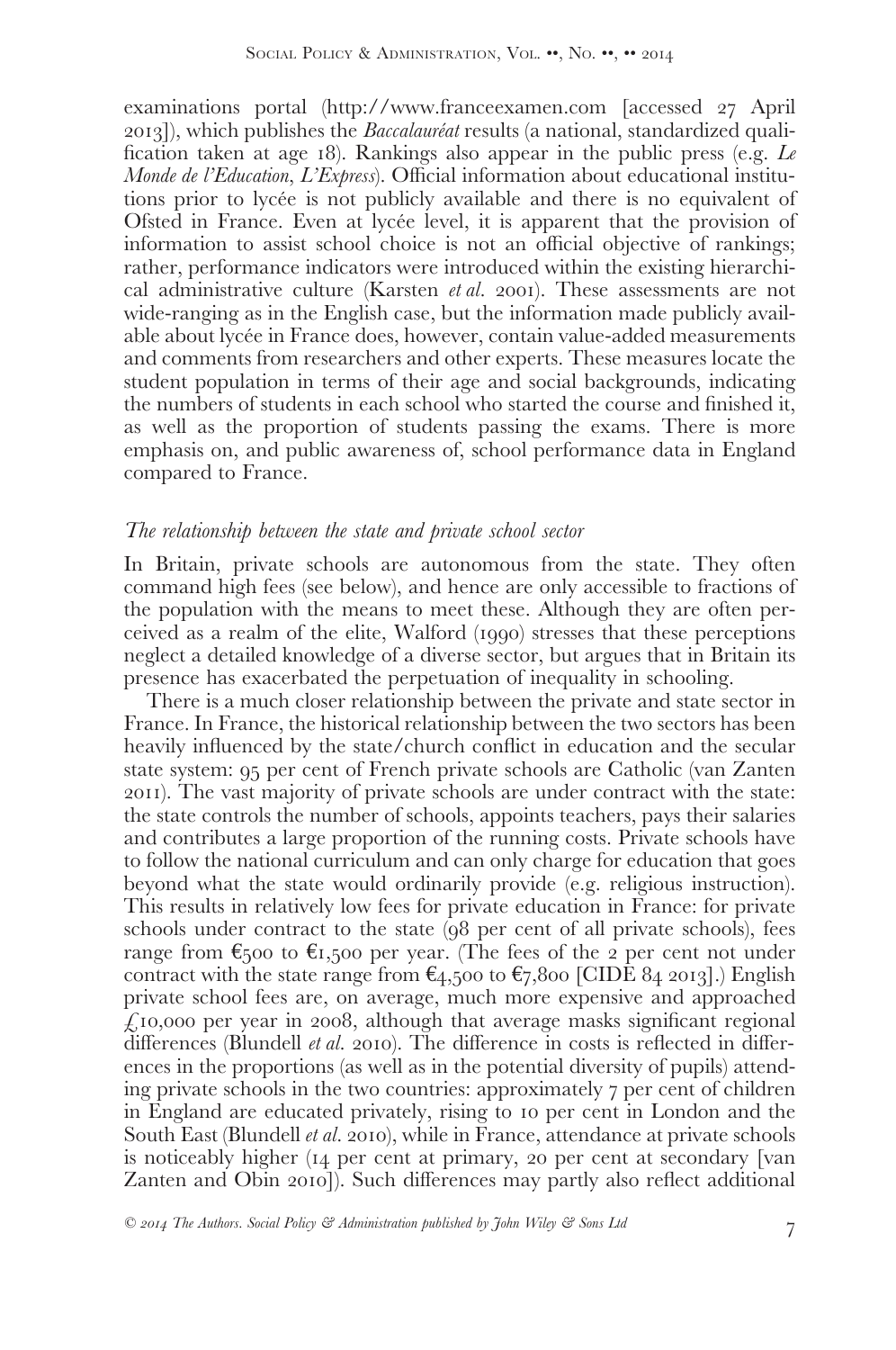admissions criteria for entry to English private schools beyond the ability to meet the economic costs – attainment in entrance exams, religion, for example – that act as additional admissions constraints.

While heavily state regulated, French private schools are not subject to the *carte scolaire*, so there is no residence-based allocation criterion for places at private schools in either England or France. Private school choice can, therefore, run parallel with the process of state school choice in both countries, as we discuss below.

# **School Choice in London and Paris**

In this section we describe how, given the different institutional contexts in Paris and London, school choice takes place among the middle-class in these cities. It examines what people want from a school, the information they use to inform that decision, and the strategies they employ to achieve their desired outcome. Our aim is to provide an overview of different practices and relate these to wider questions of school choice policy.

#### *What middle-class parents want*

By far the most common basis for choice of school, in London and in Paris, is social mix: the school peer group. Respondent P04 lived in Peckham, a socially mixed neighbourhood in London. She was in her 30s, with two children of primary school age, and explained that the issue of social mix was a significant source of anxiety for parents looking to educate their children in the city:

*'. . . obviously, the thing that is a big issue for parents in London is school . . . that is where it all starts to hit the fan in terms of social mix and politics and culture and everything.'* (P04, London)

Getting the 'right' social mix heavily influences schooling strategies, and our interview data reveal a common story focussed on peer group, described in terms of both social class and ethnicity. There is a common concern about both the prospective school population and parents' perceptions of what other 'people like us' do when educating their children and choosing schools. In this respect, peer groups at the level of children are nested within the peer groups of parents, demonstrating the continuing concern over social reproduction.

Understanding of the social mix within schools lead to strategies aimed at avoidance. LR10, who had two school-age children, explained how she had chosen to rent property in Le Raincy because of its good publicly-funded schools, even though she did not like the overall bourgeois feel of the neighbourhood. She worked in retail while her partner trained people in photography:

*'I did not want to find myself in a neighbourhood that was too sensitive and where my child could have bad company, too much bad company at school . . . "Dubois" appears to have better company I would say.'* (LR 10, Paris)<sup>2</sup>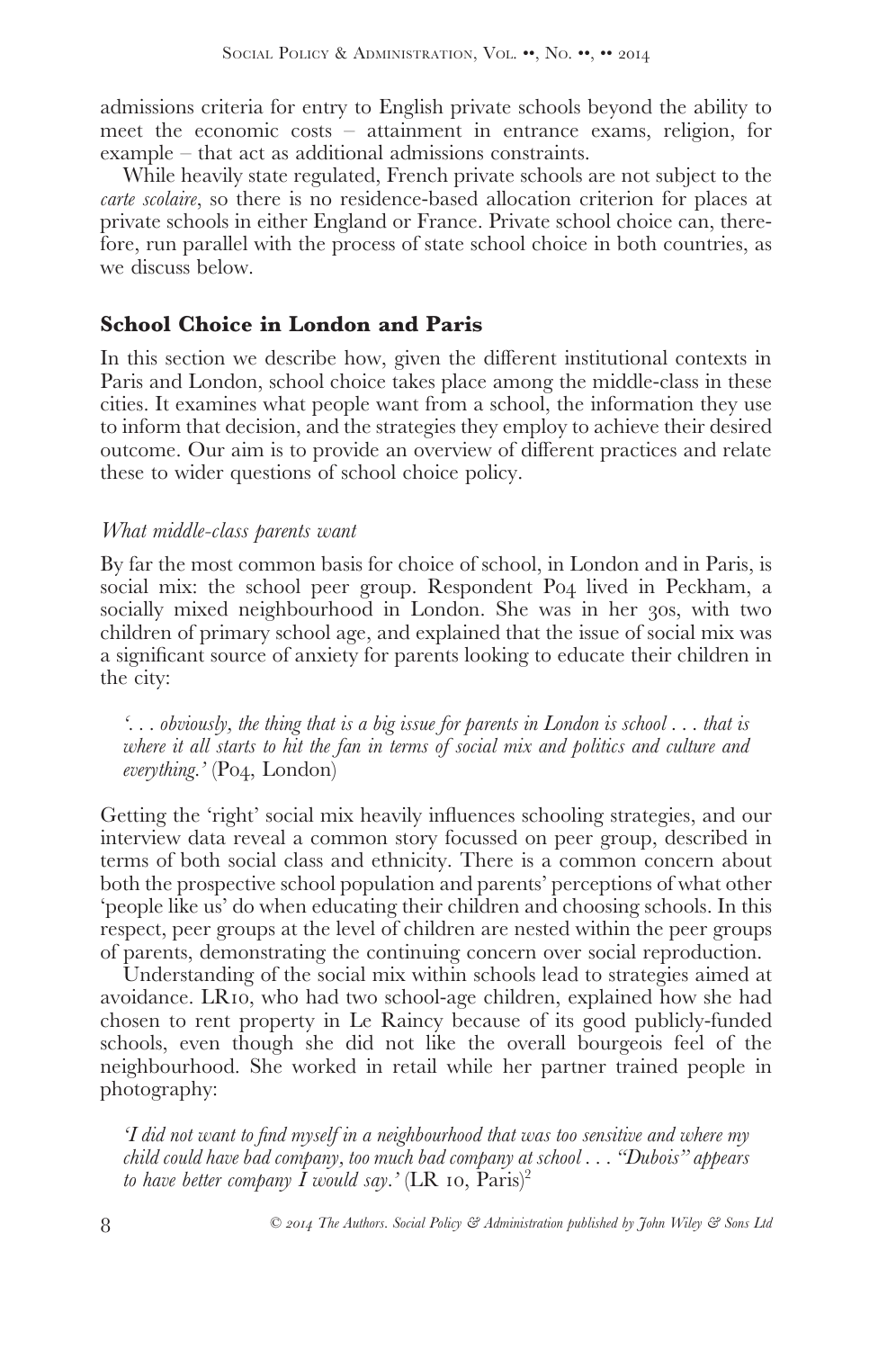B06, a researcher (her partner was an independent financial adviser) and who had two primary school-age children, explained the basis of these perceptions:

*'. . . it's not that these schools aren't good, but the perception is that there are lots of coloured people there so we don't want to send our children.'* (Bo6, London)

On the other hand, however, some respondents elect a particular school on the basis of its particular social mix. BL05, whose children had been to school in the area and who was a teacher explained:

*'I suppose "Walkers" catchment doesn't actually include any council estates, "Anderson". . . a little one, but I think the majority of children are middle-class.'* (BL05, London)

In London, both social and ethnic mix feature prominently in the discussion of the qualities of local state education, from discussions of the high council (social housing) estate intake of one local secondary school to reflections on the number of minority ethnic pupils leaving the school grounds at the end of the day. For the large part, there are concerns about how such mix might impact on a child's educational career, particularly at secondary level, with social and ethnic mix often serving as a proxy for quality of education in the school – we return to this in the following section. There is, however, an additional sense that over time, as more middle-class people move into areas, and if there is a collective middle-class move towards educating children in the state sector, then the quality of schools will improve to the point where they can consider educating their children there, demonstrating the importance of 'people like us' in the schooling choices of the London middle-classes, a focus that was not so evident among Paris respondents.

In Paris, there were similar discourses about social and ethnic mix that led to school avoidance. A strong discourse that schools wholly funded by the state had the wrong type of social mix seemed to underline such discourses. These claims were particularly intense in the gentrifying, socially and ethnically mixed neighbourhood, with an overall consensus that one of the major problems with educational supply in the area is that middle-class families have been opting out of state education, leaving a 'white minority'.

On the other hand, however, in Paris there was also a sense that social mix within schools was good for children. The valorization of social mix and mixing was as common as the discourse about the need to escape particular types of social mix in a way that was not matched by our respondents in London (although see Reay *et al*. 2011). 9E-03, an air stewardess married to a pilot who had three children, two of secondary school age and one in the last year of primary school, emphasized this point. She explained their choice between two publicly-funded secondary schools in the neighbourhood, highlighting how they had deliberately selected the one that was known for being more mixed and less elite than the other:

*' "Martin" is all reputation, it is very selective, it is very bourgeois etc. And "Bernard", has more social mix, and I even made the choice to send him [son] to*

*© 2014 The Authors. Social Policy & Administration published by John Wiley & Sons Ltd* 9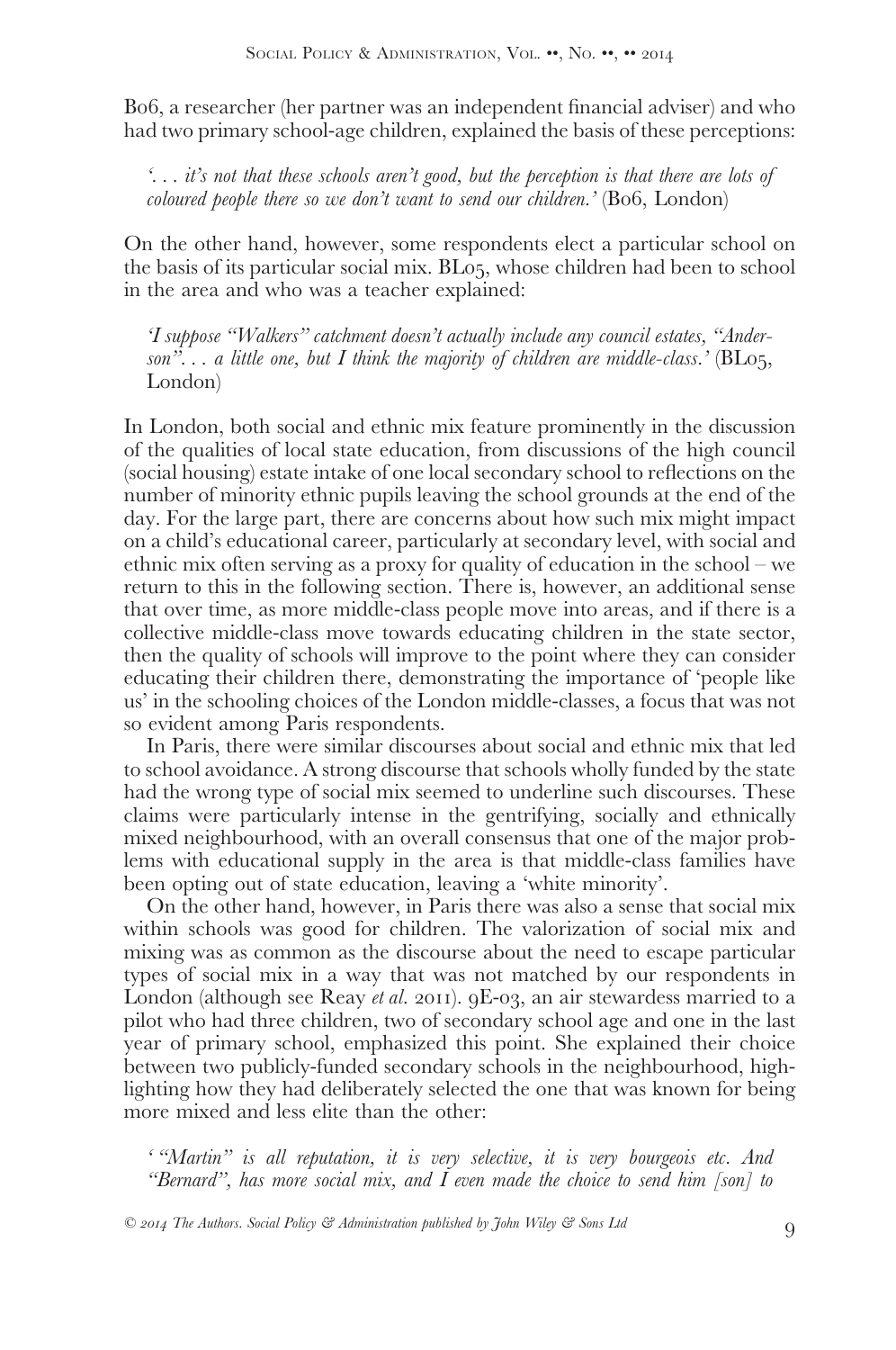*"Bernard". . . he would have been more protected at "Martin", but it had a degree of selectivity that bothered me.'* (9E-03, Paris)

Respondents who favoured social mix believed that by educating their children in an environment such as this they would open their minds and give them a sense of the real world. As Raveaud and van Zanten (2007) argue, the decision of French parents to educate their children in local schools needs to be understood within the context of French citizenship, in particular the duty to avoid social segregation and inequality. Nevertheless, such choices, while underpinned by a sense of Republican egalitarianism, can have perhaps unintended consequences, as collective action aimed at the improvement of schools is underwritten by middle-class valuations of what constitutes a good educational environment. This can result in segregation within schools and their further colonization by the middle-classes (van Zanten 2002).

Overall, the primary middle-class discourse in both London and Paris regarding the basis for school choice centres on social mix; on getting the 'right' school peer group for one's child. As we now discuss, this is fundamentally linked with both the perceptions of the parents' own peer group and perceptions of school 'quality'.

#### *Sources of information for school choice*

In both cities, the information that respondents use to make their choices about schooling are drawn mostly from informal sources of knowledge: their own experiences, the opinions of teachers and the opinions of other middleclass parents. What is clear is that the publicly available performance criteria are not the main source of information for school choice among parents in either city; rather they focus more on the visible aspects of schools, and in particular the social and ethnic characteristics of the school population, making these the basis of their judgements of what the school offers (van Zanten 2009).

The experiences that they draw on to make these decisions range from their own educational experiences and the desire to reproduce these for their children, to first-hand observations at the school gates. In both Paris and London there are examples of people making choices about their children's education based on their own educational experiences. 9E-03 explained how she had chosen to send her children to the same primary school that she had attended:

*'. . . we reproduce the pattern. We all stayed here . . . Me, I was at "Durand", I have three children, they all three went to "Durand" . . . It is very reassuring in fact.'*  $(9E-03, Paris)$ 

In some of the London neighbourhoods, respondents also stressed this continuity with their own education experiences. WH19, on maternity leave from a government agency, stressed that she had sent her three-year-old son to a private nursery precisely to reproduce the opportunities that she had had: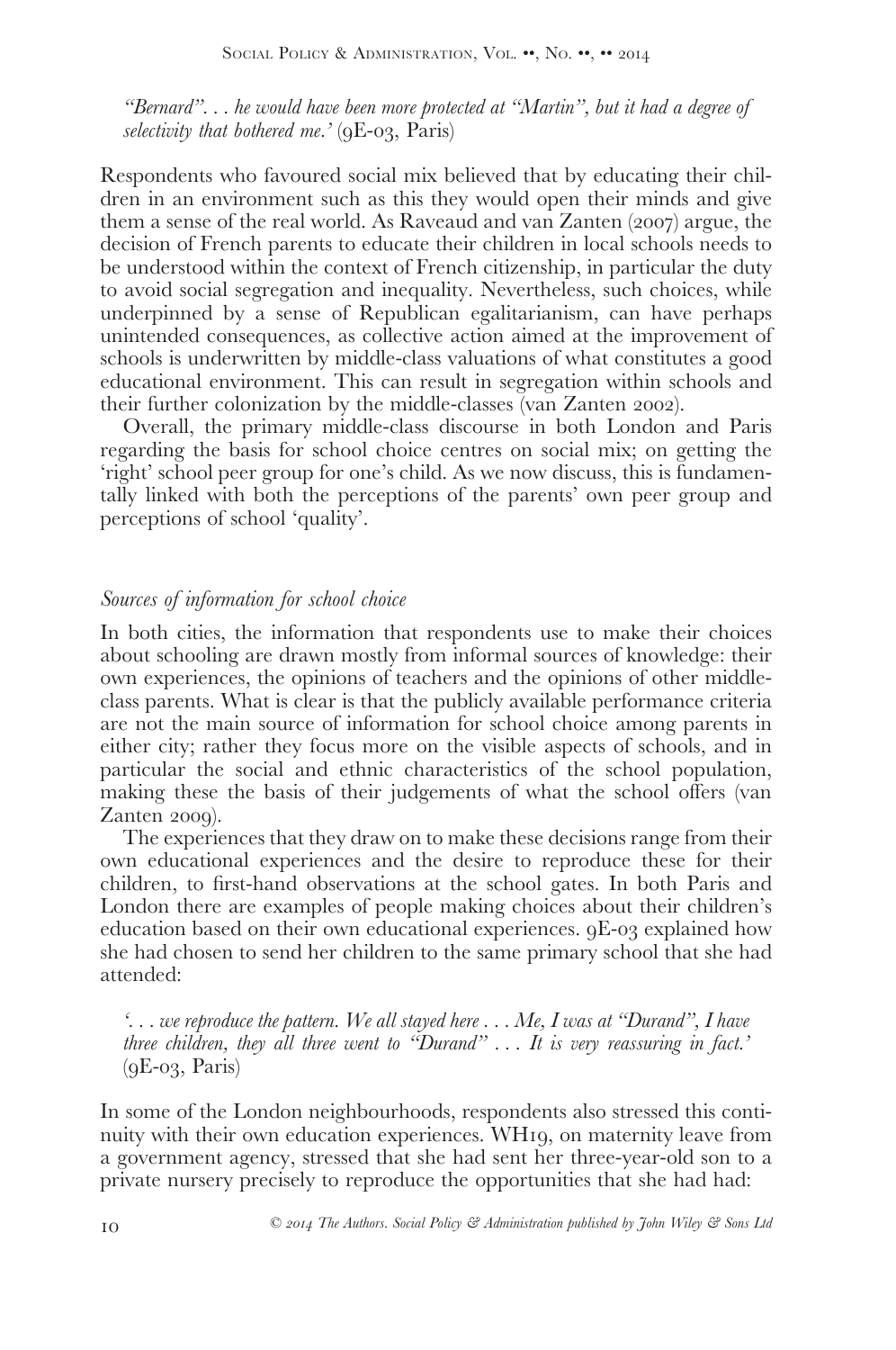*'[Sending me to private school] is something my parents did for me and I always felt that because they did that for me I wanted to do it for my children.'* (WH19, London)

First-hand observations of the behaviour of students, combined with gathering information from teachers, family and other middle-class parents commonly form the basis of judgements that lead to avoidance of particular schools. In making choices over schooling, respondents rely in large part on a 'hot grapevine' of information (Ball and Vincent 1998) circulating between middle-class families and within social networks.

It was clear that rumours about schools circulating in these ways informed opinions about whether particular schools were suitable, at times even long before such choices needed to be made:

*'I know there have been discussions between my wife and my in-laws in relation to the high school on Avenue "Simon", because my mother-in-law finds it a bit of a dodgy place. I do not think that high school is particularly worse than elsewhere, but there is a controversy in the family over whether to send Gabrielle over there.'* (9E-19, commissioner in a museum/furniture restorer, one daughter, aged five, Paris)

*'I'm basing this on absolutely no real information* this is all sort of middle-class rumours *and stuff, it's a rough school. So I don't know what we'll do . . .'* (P04, stay-at-home mother/journalist, two primary school-age children, London, emphasis added)

In contrast, there is seemingly very little reliance on publicly available performance criteria in making schooling choices. In some cases, respondents demonstrated an awareness of this data, for example the high ranking of particular schools in both Paris and London. However, in relation to negative assessments of schools in particular, it was often the case that respondents lacked any official knowledge of the standing of the school. This was made particularly evident in an example from a gentrified London neighbourhood, where there was a strong discourse among middle-class residents about avoidance of a local state secondary school. Respondents demonstrated very little knowledge of the Ofsted rating of the school despite the large banner at the school gates announcing the 'outstanding' grade it had achieved in its 2009 inspection. This was made clear in a number of interviews, with the analysis demonstrating that respondents largely concentrated on their perceptions of the children entering and exiting the school gates. B30, who worked in financial services and who had a pre-school-age child explained:

*'. . . there's a place called "Richards" . . . which is the local state secondary. Apparently it doesn't have enough students from the area so they come from four or five miles away, but not because it's particularly good . . . But the results are not great . . .'* (the school attained 100 per cent A\*-C in 2012)

There was also a connection between a school's composition and respondents' perception of its quality, with the school's social and ethnic mix being used by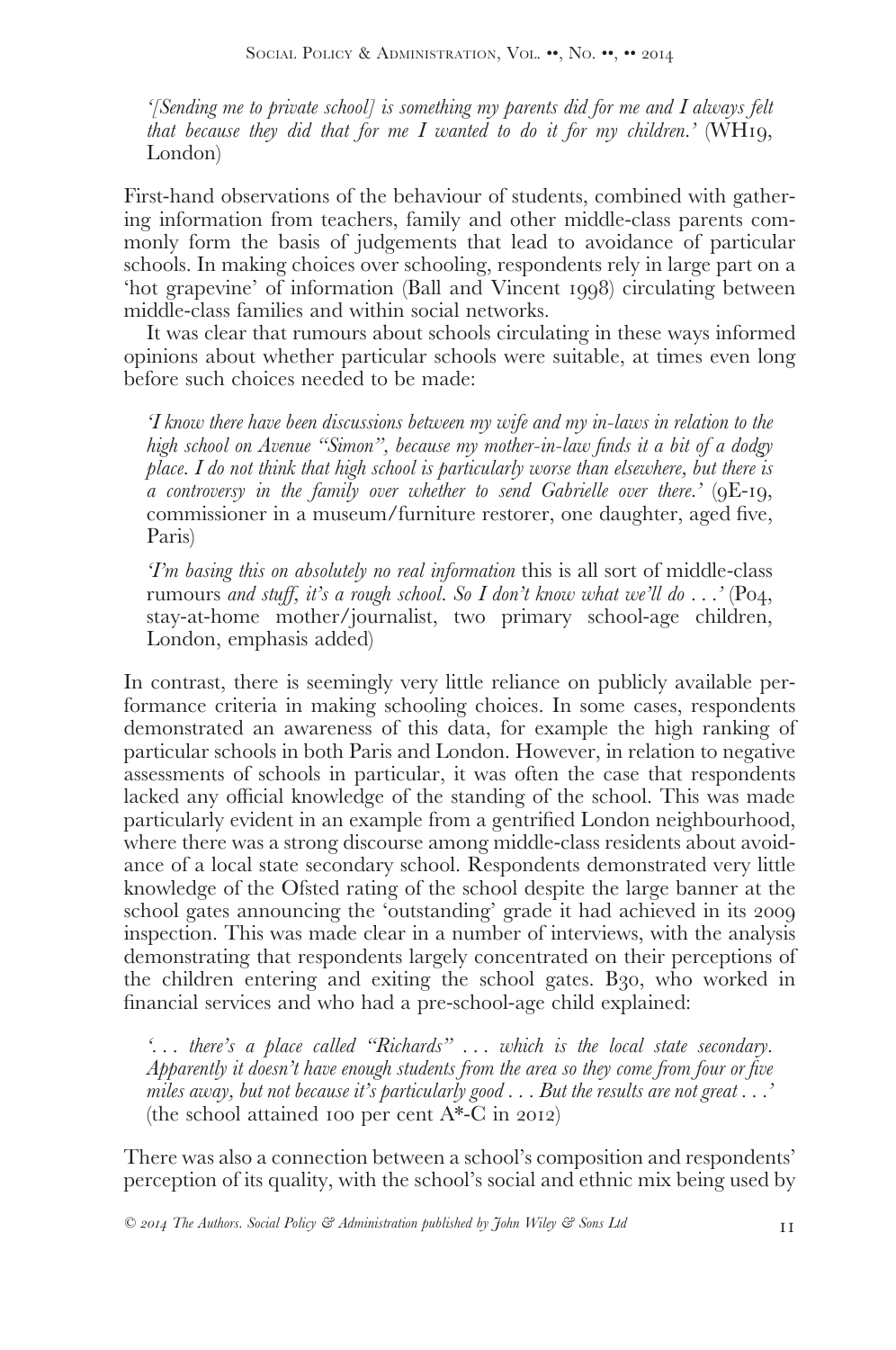respondents as a proxy for the quality of education provided, sometimes – as above – despite fairly obvious evidence to the contrary. Indeed, in the outer London neighbourhoods, respondents sending their children to state schools stressed that parents and children were largely 'people like them', a claim that implicitly denoted the quality of the school.

Consideration of peer group forms the basis of both positive and negative assessments of the quality of state schools by middle-class parents. This is fundamentally linked with the centrality of social mix as a basis for choice, and may in part explain the lack of use of potentially conflicting published school performance data.

#### *Schooling strategies*

In spite of the fundamentally different priority given to residence in the two systems (primary criterion in France; tie-break device in England), residential choice features prominently in middle-class schooling strategies in both Paris and London. However, the reasons for this are different. In London, there is significant pressure on places in a relatively small number of popular, oversubscribed state schools, and this can have a significant impact on property prices (Gibbons and Machin 2003). Moving house to be close to such a state school makes sense if it is financially viable, given the common reliance on proximity as a tie-break device.

In Paris, it is clear that the resonance of residence-based school allocation that is central to the *carte scolaire* influences school choice, in addition to a significant valuation of the local embedded within citizenship ideals (Raveaud and van Zanten 2007). Local state schools have to be deemed the right ones, however, both in terms of the school itself and its role in feeding to other schools in the development of an educational career. For example, CF14 who had three children aged 17, 15 and 10, and so had recent and ongoing experience of different transition points in education, explained their knowledge of this mechanism:

*'. . . the location of Chateaufort within the carte scolaire is an attraction to living in the area as not only does it mean that children have access to the "Laurant", this in turn opens the doors for them to get their children into lycée in Versailles, which includes a lycée classed as the third best in France.'* (CF14, real estate investor/graphic designer)

Residential moves for schools are also a prominent element of the schooling strategies in London:

*'I mean I was sort of drawing the one-mile diameter around these good schools and then, you know, getting serious with the Google Maps'* (BL07, two children, primary school age, computer programmer/art historian, London).

These individual choices are contextualized as part of a wider process of school selection via residential moves that are cumulative in effect: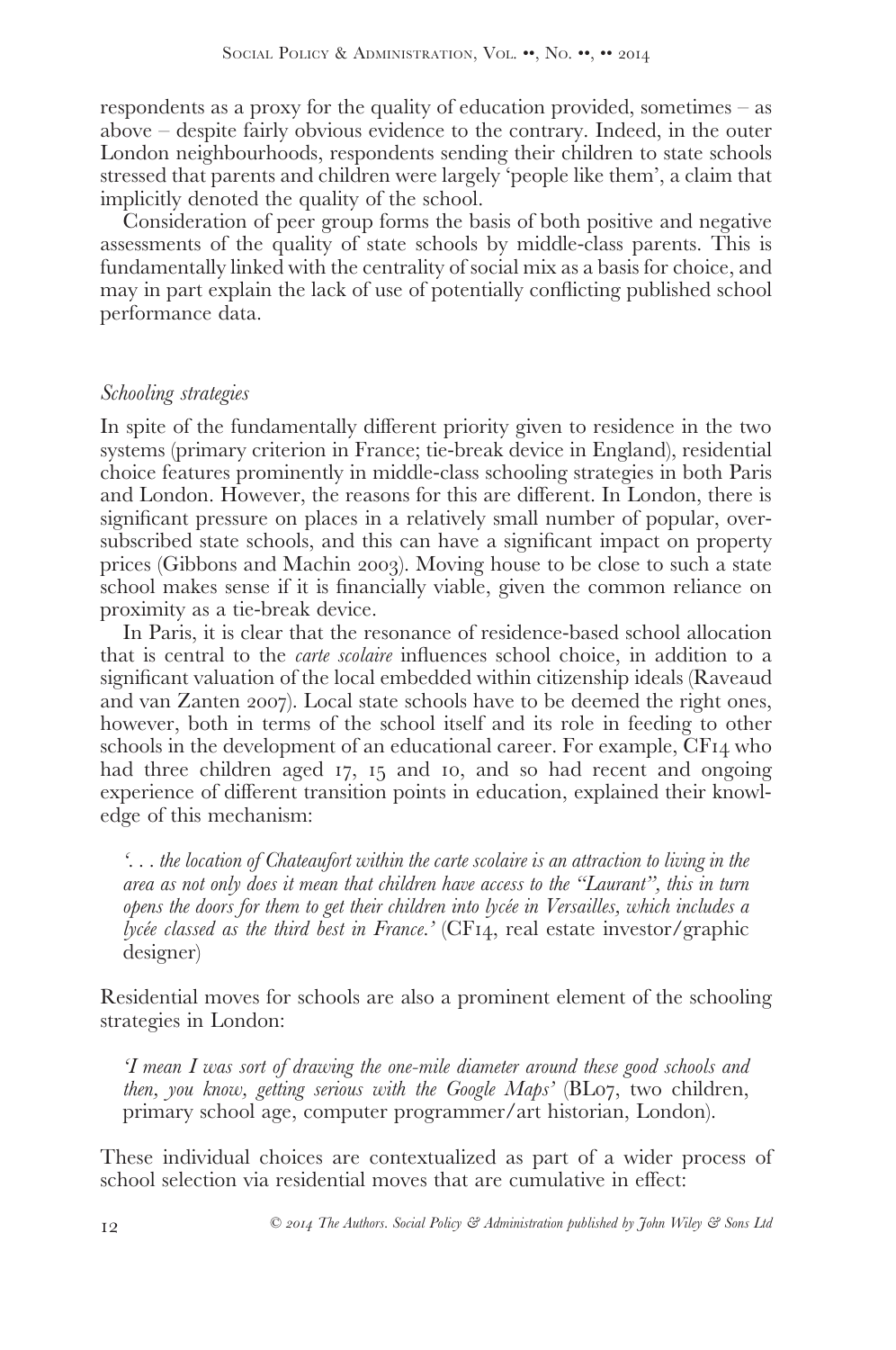*'. . . lots more young families moved . . . in the last ten years, because the primary schools in the area are so good – have a really good reputation. It's a massive attraction . . . we're constantly getting flyers through from estate agents saying a young family with two children desperately want to move into the area – are you interested?'* (BL17, two children – one primary, one secondary – part-time teacher and TV sports presenter, London)

Importantly, the link between residential and educational choice involves not only moving into neighbourhoods with an attractive educational offer, but also moving out of neighbourhoods as a mechanism of school avoidance. This tends to happen as a result of people moving to a neighbourhood before parenthood when schools were not a criterion of residential choice, or because of the perceived risks of secondary schools for parents with children coming up to secondary school age. Such avoidance strategies can be seen in both Paris and London, often tied to the perceived quality of local secondary schools. In these cases, as described above, social mix often operates as a proxy for the quality of the school, articulated through concerns over how that would impact on their child's peer group and educational experience:

*'. . . the idea to leave [20eme Arrondissement] was to find her a public school in an area where the social environment was relatively protected.'* (LR07, four children – one of school age currently enrolled in lycée – stay-at-home parent (ex-information engineer)/executive officer for a national company, Paris)

*'I'd like to think we'll do the same thing that we did and use the local state school but . . . you know I don't know what it's going to be like, there's some very [sighs] rough schools here.'* (P04, two primary school-age children, stay-at-home parent/ journalist, London)

So despite the very different priority given to residential proximity in the English and French student allocation mechanisms, residential choice figures prominently among our respondents in both London and Paris. There is also evidence of a growing choice-like element in the greater use of appeals against the simple neighbourhood allocation in Paris, for example one respondent submitted a *demande de dérogation* explaining to the interviewer that the school the respondent's child had been allocated to had a high proportion of students from local social housing.

The second common strategy that respondents in both cities adopt is to opt out of state education, selecting private education as an alternative. This was more evident in London than in Paris. Private schooling among respondents in London was often presented as an alternative to moving house (private schools in the UK are not strictly catchment area related), with some respondents discussing weighing up buying a more expensive house versus school fees. These factors are not necessarily mutually exclusive, however. There is also some evidence of a link between house moves and private schools, as some parents seek to get closer to feeder preparatory schools for well-known, high achieving private schools, or to help capture a place in over-subscribed private schools: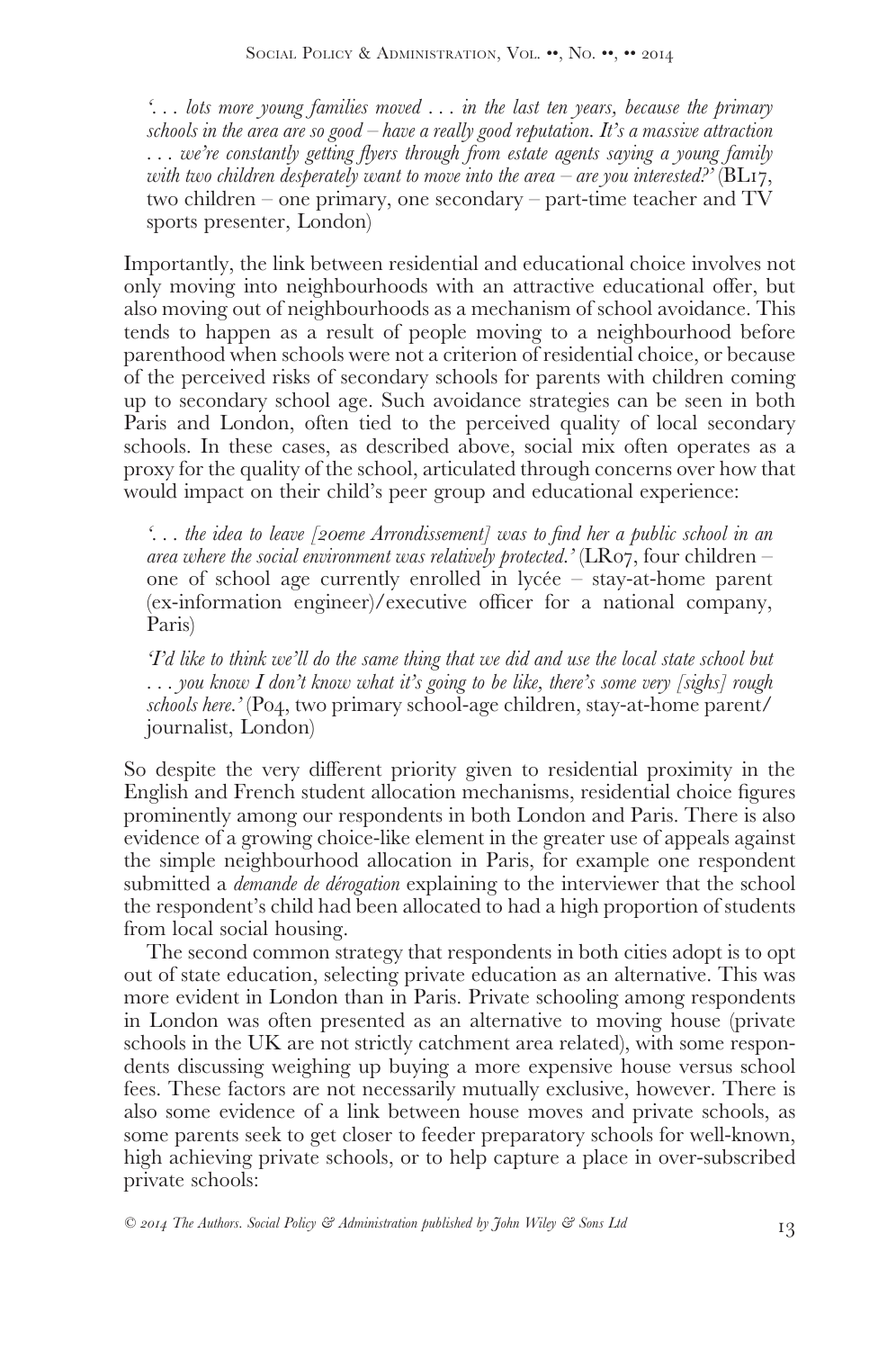*'. . . people here actually work backwards . . . so "Harrison" send forty-six percent of their girls to Oxford or Cambridge, so that's really important to you, your first thing is you want to get them into "Harrison" Girls. So then they look at the feeder school and say, which school has the highest success of getting their girls into "Harrison" Girls?'* (B20, three primary school-age children, accountant/works in the jewellery trade, London)

The range of attitudes to private schooling amongst the London respondents broke down into four categories. There are those who see private schooling as the 'natural' or default choice, from the perspective of the choosers themselves:

*'so we know there were a lot of good private schools round here, and I guess we just defaulted or drifted into the independent system'* (WH13, one primary school-age child, two post-school-age children from a previous relationship who had been privately educated, business owner/housewife, London)

A second group see private education as an insurance policy if they are unable to secure a place at a good state school:

*'[looked round state schools] one fantastic one, one horrendous one, I'm pretty sure we'd get the spot in the horrendous one and so we have put a deposit down for her to go privately.'* (B37, two pre-school-age children, lawyer/lawyer, London)

Third, in London, where the cost of private schooling is significant, at an average of £14,000 per year for a secondary school (Blundell *et al*. 2010), there is also evidence of real compromises and tradeoffs being made (in terms of housing space, or financial commitments) for a section of the London respondents:

*'. . . he's 12 now and he's been there [independent school] since he was seven. So five years he's been there . . . we have one car, we don't have a holiday . . . things are a bit tight. I have two lodgers normally . . . to obviously contribute to his school fees, and I don't know that I would necessarily do that.'* (BL<sub>35</sub>, two secondary school-age child, counsellor/IT services consultant, London)

A final set of responses, the only theme common across the two cities, suggest ideological conflict over private schooling but that it is the children's perceived welfare that prevails:

*'. . . when you look at the middle school and high school in "Noisy", this social mix no longer really exists, the kids all come from practically the same neighborhood, they are all from the same social background, many of the kids are the children of immigrants . . . that's been a heartbreak for me to have to put my kids in private school, because that is not my idea of how things should be'* (N25, two secondary school-age children, civil servant, Paris).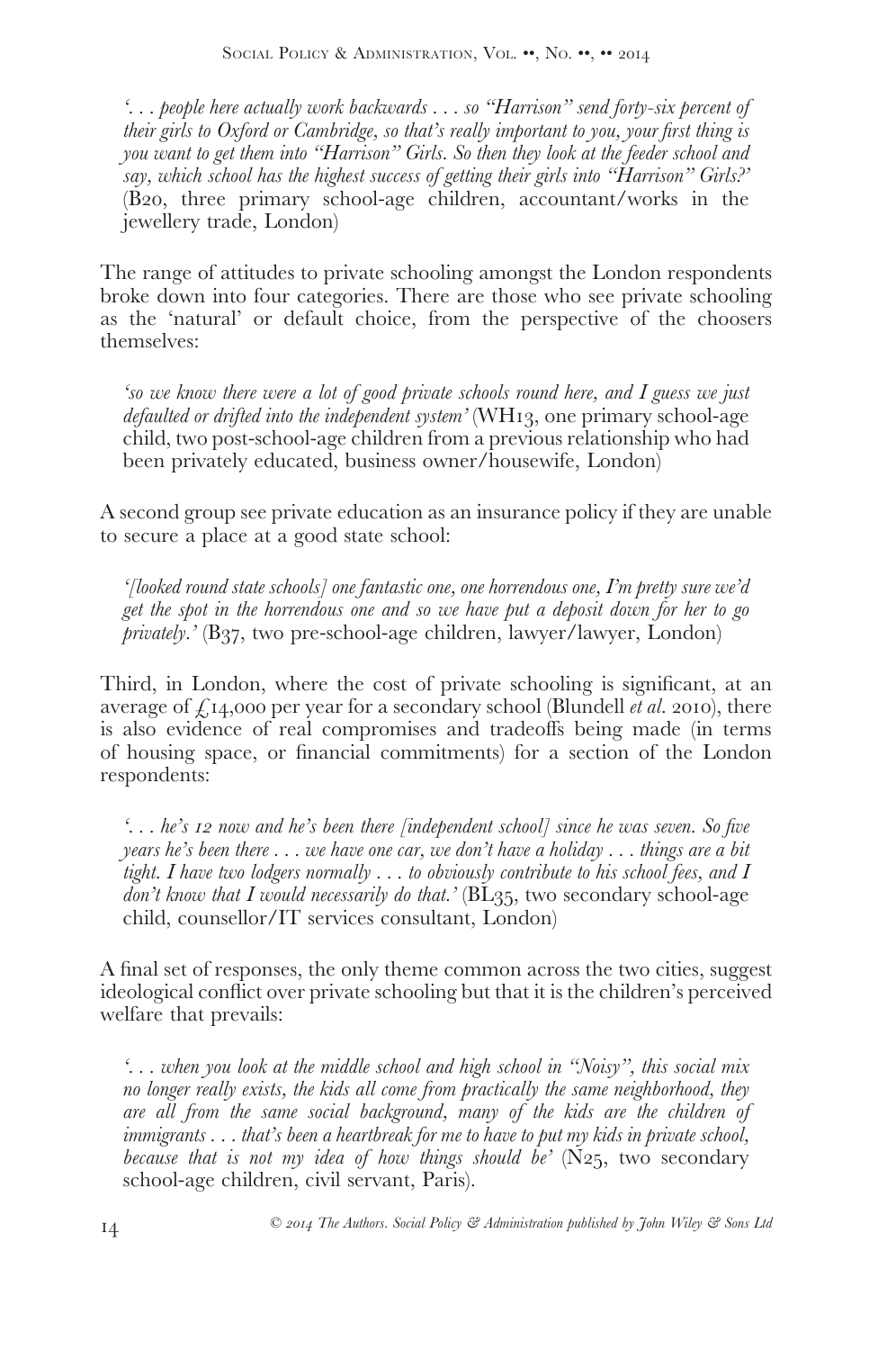Among respondents in Paris there is much more resistance to private schooling than in London, accompanied by significant support for state schools, for example:

*'To send her to private school is against my principles'* (9E-19, one child (aged five), museum commissioner/furniture restorer, Paris)

However, it is also clear that especially in the gentrifying neighbourhood where the social mix is greater than in other neighbourhoods, respondents felt that they had no alternative but to educate their children in local private schools. This choice is very clearly framed by an institutional context that privileges residence-based allocation. Nevertheless, for respondents in both cities, dilemmas over whether to choose state or private education were evident and accompanied by significant anxiety.

*'. . . ideologically, I'm quite left-wing, I'd much prefer him to go to a state school than a private school but in the end I can't put my political conscience ahead of his educational needs.'* (B30, one pre-school-age child, financial services worker, London)

*'. . . everybody wants to talk about it because it creates such anxiety, all around us there are a lot of people on the left, most people are not comfortable thinking about middle school because they don't want to engage in any kind of avoidance and yet when it's your kid and your kid's education which is at stake, well, you say to yourself okay, maybe it's time to put a bag over your ideology, you know, it's complicated for everybody.'* (N01, three school-age children, regional executive for a national company/researcher, Paris)

# **Discussion and Conclusions**

The purpose of this analysis is to investigate middle-class processes of school choice in two cities which are framed by very different institutional contexts. In London, school choice is well established in the state sector, with residential proximity used as a tie-break device for over-subscribed schools. There is a ready source of official data on a range of school performance indicators and a political culture of encouraging transparency in order to further aid user choice. The private sector is largely autonomous, and private school choice can run parallel to that among state schools. The system in Paris uses residence as its primary criterion, with an element of choice recently introduced into the state sector via the ability to challenge residence-based allocation. Choice via opting into the private sector is more long-standing, although there is a very different historical relationship between state and private schooling in France than in England.

Some contrasts in the middle-class school choice processes in London and Paris can be explained by these institutional contexts. The differences in attitude to private school choice can, at least in part, be traced back to the different relationships between the state and private sectors in the two countries. There is some difference in the discourse on social mix, with more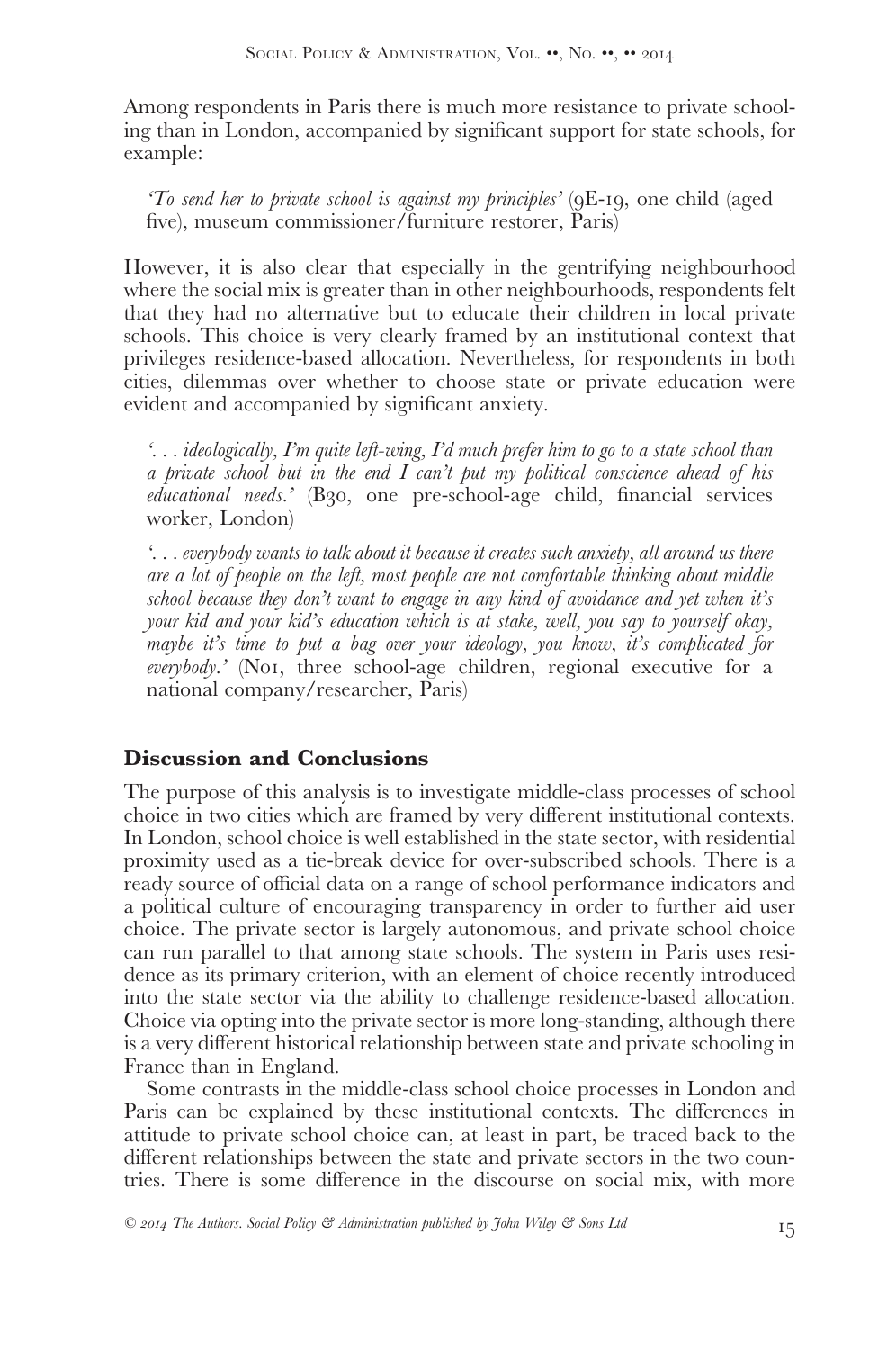valorization of social mixing via schools in Paris than in London. Lastly, the relative lack of intensity in the discussions of the choice process from our Paris respondents may reflect a less well-established and less 'heightened' choicesystem than that found in London, in which case we may expect intensity to increase with time as parental choice becomes more embedded in France.

Our findings reveal fundamental similarities across the two cities, however, which transcend the different institutional contexts in which school choice is taking place. First, getting the 'right' peer group is central to what middle-class parents are looking for in a school, and being seen to do so by one's own peer group is relatedly important. The composition of a school – in terms of social class and ethnicity – forms a key basis for choice. Moreover, social mix and the perception of 'quality' are inextricably linked. Middle-class parents use a school's class and/or ethnic composition as a proxy for the quality of education provided by the school, sometimes despite evidence to the contrary provided by little-used official statistics. In this way, social mix becomes a self-justifying prophecy: parents choose schools on that basis as well as employing it as a proxy for the quality of school to justify their choice.

Second, the strategies employed to realize these choices are similar across both contexts. Despite its very different place in the allocation criteria, proximity is central to both systems, and residential choice is used in order to be close to schools of choice and thus secure a place. We find evidence of moving house both between and within neighbourhoods, for accessing private as well as state schools in both London and Paris. Moving house and opting out of the state sector are not mutually exclusive strategies according to our analysis.

These findings largely confirm those of previous studies into the engagement of middle-class parents with the process of school choice. Peer group forms a large element of the basis for their choice of school, and there are fundamental links between the 'market for schools' and the housing market. Our comparative research design enables us to provide additional evidence on the similarities in middle-class process of choice; similarities that transcend very different institutional contexts. In both London and Paris, middle-class parents are strategic and active choosers, and continue to be privileged in the education field because of their ability to access certain (state and private) schools – and, in turn, a certain type of peer group – using their comparative advantage in the housing market.

Our comparative findings have several implications for the outcomes and therefore future design of school choice policy. First, for choice to create the incentive for schools to improve their performance, parents need to choose schools at least partly on that basis. Parents having (a certain type of) peer group as the basis for choice works against the potential for choice as a lever for true performance improvement. The inextricable links between social mix and the perception of 'quality' we find in our data suggest this is an ongoing problem, which in turn suggests that the current UK government's focus on transparency and the provision of more data as a means to lever improvements in school performance via parental choice may not in fact drive up standards.

Second, for choice to improve equality of access, the link between the school market and the housing market needs to be broken. The use of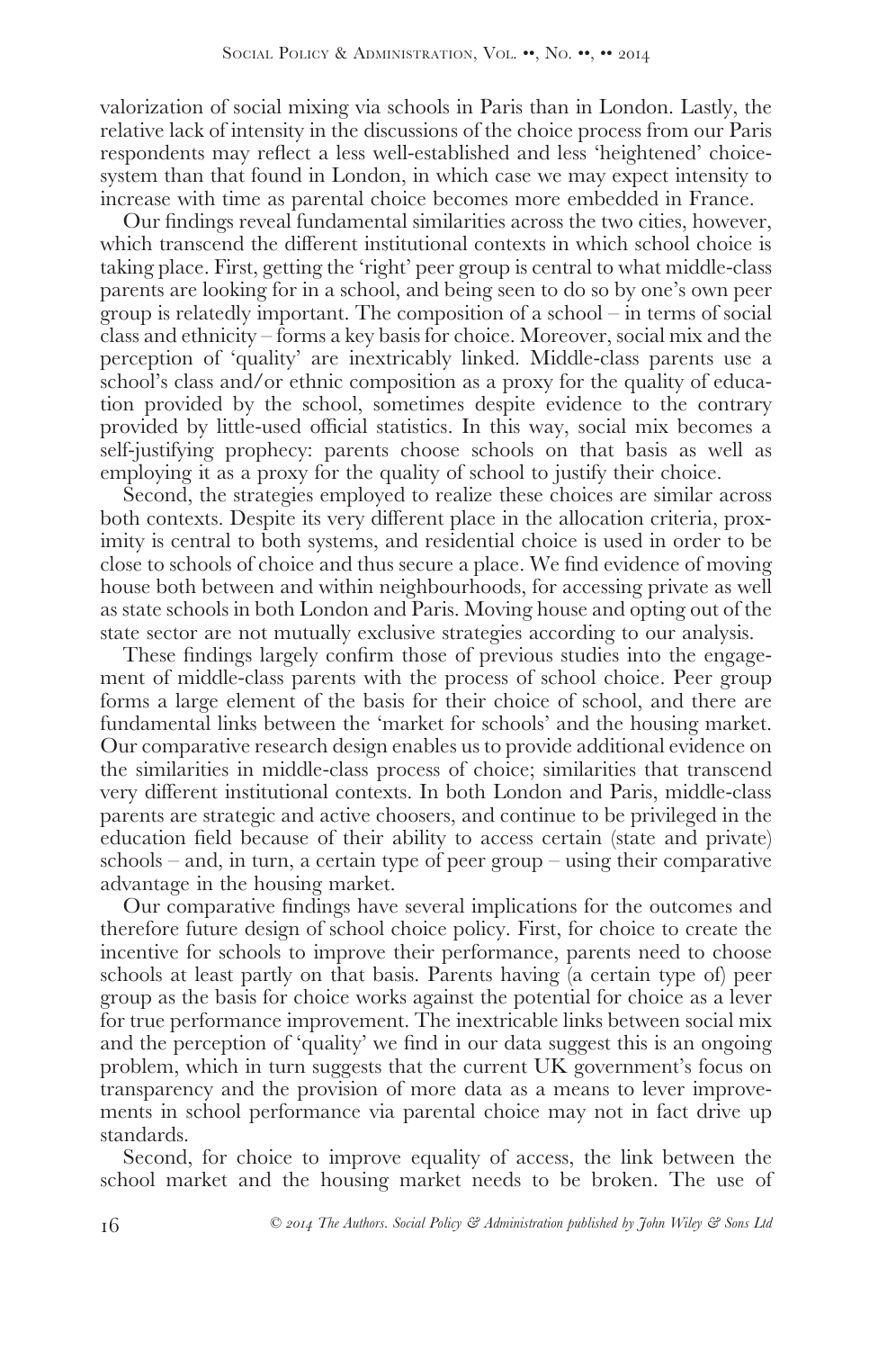residential choice by the middle-classes to achieve their first choice school in our data – despite the very different priorities given to residence in the two systems – works against the potential for choice as a lever for improving equality of access. Attempts at breaking this school–home link in England, via the introduction of lotteries as a tie-break device for example have, however, proved politically very difficult (Allen *et al*. 2013).

More generally, our results point to strong continuities in middle-class practices towards social enclosure in education, despite the differing institutional contexts, incentives and cultural backgrounds to education in London and Paris. To achieve more egalitarian outcomes in the future, policy interventions need to be more focused on considering possible incentive structures that might operate explicitly against these consistent forms of enclavism by middle-class parents. The success of the middle-classes in gaining advantage in the system is also the reason, however, why such interventions may be difficult to implement or sustain.

# **Acknowledgements**

Funding from the ESRC via CMPO (grant number RES-343-28-0001) is gratefully acknowledged. Thanks to Marie Hélène Bacqué (Univ. Paris X) for access to the Paris data. We also gratefully acknowledge the support of the Agence Nationale de Recherche and ESRC (grant number RES-062-33-0002) for their support of the project 'The middle classes in the city: social mix or just "people like us"? A comparison of Paris and London', from which the data presented in this article was extracted. Thanks to participants at the 2012 Policy and Politics Conference, Bristol, the 2013 RC21 Conference, Berlin, three anonymous referees and the editor for their comments. The views expressed are those of the authors.

# **Notes**

- 1. The study was a collaborative project funded by ESRC/ANR between partners in France and England, the project team comprising nine researchers (five in France, four in England). Interviews were conducted by French speakers in Paris and English speakers in London between 2010 and 2012 in line with a pre-agreed interview guide. Quotations from French have been translated for inclusion in this article. Benson and Bridge were members of the original project team.
- 2. We do not report the real names of the schools to preserve anonymity.

# **References**

Allen, R. and Burgess, S. (2010), *The future of competition and accountability in education*, http://www.2020[publicservicestrust.org/publications/](http://www.2020publicservicestrust.org/publications/) (accessed 16 June 2011).

- Allen, R. and West, A. (2009), Religious schools in London: school admissions, religious composition and selectivity, *Oxford Review of Education*, 35, 4: 471–94.
- Allen, R., Burgess, S. and McKenna, L. (2013), The short-run impact of using lotteries for school admissions: early results from Brighton and Hove's reforms, *Transactions of the Institute of British Geographers*, 38, 1: 149–66.

*© 2014 The Authors. Social Policy & Administration published by John Wiley & Sons Ltd* 17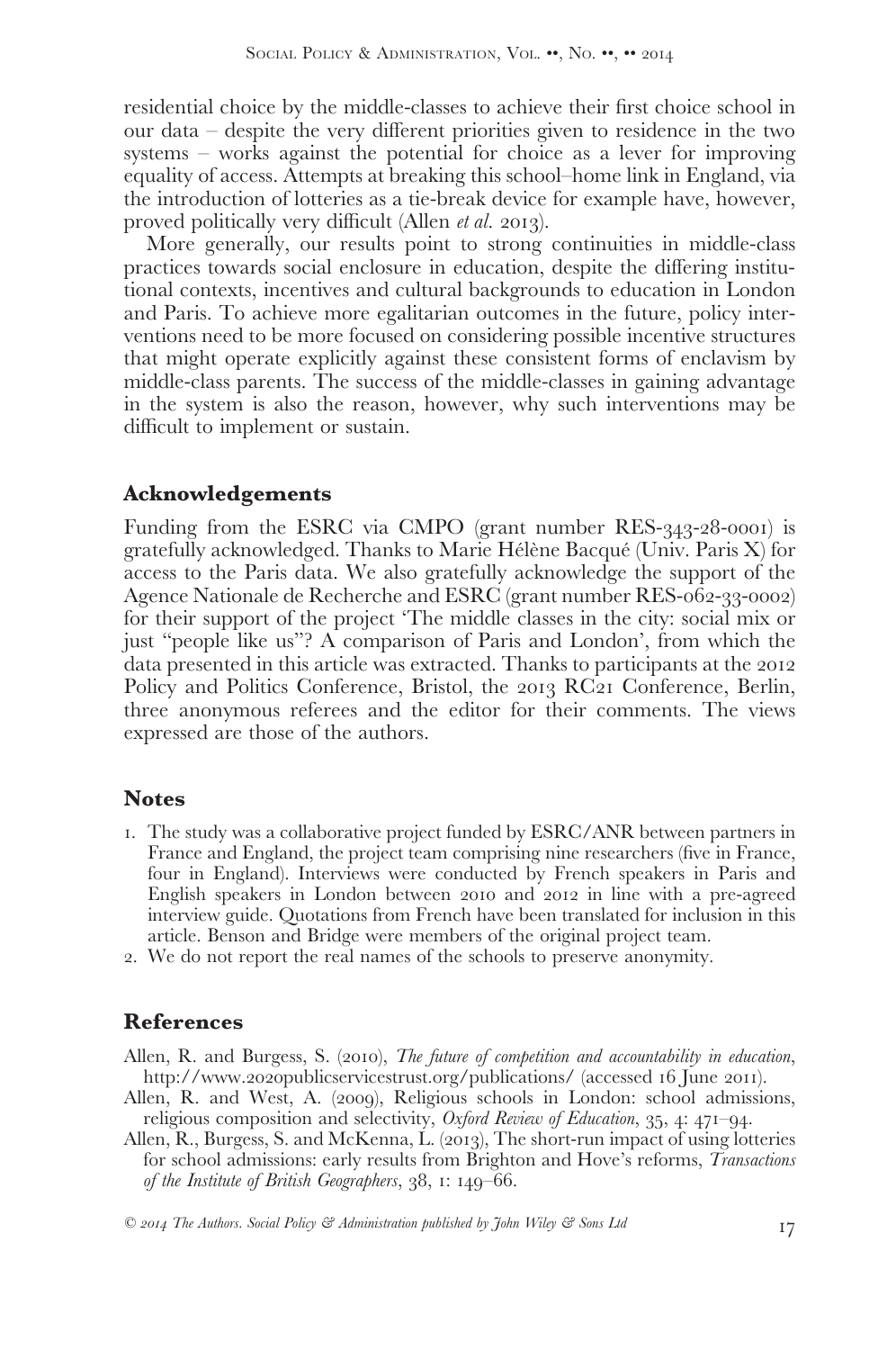- Bagley, C. (1996), Black and white unite or flight: The racialised dimension of schooling and parental choice, *British Educational Research Journal*, 22, 5: 569–80.
- Ball, S. (2003), *Politics and Policymaking in Education: Explorations in Policy Sociology*, London: Routledge.
- Ball, S. and Vincent, C. (1998), 'I heard it on the grapevine': 'hot' knowledge and school choice, *British Journal of the Sociology of Education*, 19, 3: 377–400.
- Ball, S., Bowe, R. and Gewirtz, S. (1995), Circuits of schooling: a sociological exploration of parental choice in social class contexts, *The Sociological Review*, 43, 1: 52–78.
- Ballion, R. (1982), *Les consommateurs d'école: stratégies éducatives des familles*, Paris: Stock.
- Barrault, L. (2009), Écrire pour contourner, *Actes de la recherche en sciences sociales*, 5: 36–43.
- Barrault, L. (2011), Une politique auto-subversive, *Sociétés contemporaines*, 2: 31–58.
- Blundell, R., Deardon, L. and Sibieta, L. (2010), *The demand for private schooling in England: the impact of price and quality*, IFS Working Paper 10/21, London: Institute for Fiscal Studies.
- Boudon, R. (1974), *Education, Opportunity and Social Inequality*, New York, NY: Wiley.
- Bourdieu, P. (1984), *Distinction: A Social Critique of the Judgement of Taste*, London: Routledge and Kegan Paul.
- Bourdieu, P. and Passeron, J-C. (1977), *Reproduction in Education, Society and Culture*, London: Sage.
- Bridge, G. and Wilson, D. (2014 forthcoming), Towards an interactive sociological rational choice approach to theorising class dimensions of school choice, *Policy & Politics*, [http://www.ingentaconnect.com/content/tpp/pap/pre-prints/content-PP](http://www.ingentaconnect.com/content/tpp/pap/pre-prints/content-PP_PP_034)  $\angle$ PP $\angle$ 034 (accessed 6 May 2014).
- Burgess, S., Greaves, E., Vignoles, A. and Wilson, D. (2011), Parental choice of primary school in England: what types of school do different types of family really have available to them? *Policy Studies*, 32, 5: 531–47.
- Burgess, S., Propper, C. and Wilson, D. (2007), The impact of school choice in England: implications from the economic evidence, *Policy Studies*, 28, 2: 129–43.
- Butler, T. and Hamnett, C. (2010), 'You take what you are given': the limits of parental choice in education in East London, *Environment and Planning A*, 42: 2431–50.
- Butler, T. and Robson, G. (2003), *London Calling: The Middle-Classes and the Remaking of Inner London*, Oxford: Berg.
- CIDE 84 (2013), *Statut des établissements privés [écoles sous contrat d'association et écoles hors contrat]*, [http://www.enseignement-prive.fr/article.php?idArticle](http://www.enseignement-prive.fr/article.php?idArticle=1&article=ecoles-privees-sous-contrat-et-hors-contrat)=1&article=ecoles[privees-sous-contrat-et-hors-contrat](http://www.enseignement-prive.fr/article.php?idArticle=1&article=ecoles-privees-sous-contrat-et-hors-contrat) (accessed 18 November 2013).
- Coldron, J., Cripps, C. and Shipton, L. (2010), Why are English secondary schools socially segregated? *Journal of Education Policy*, 25, 1: 19–35.
- Crozier, G., Reay, D. and James, D. (2011), Making it work for them: white middleclass families and working-class schools, *International Studies in the Sociology of Education*, 21, 3: 199–216.
- De Graaf, N., De Graaf, P. and Kraaykamp, G. (2000), Parental cultural capital and educational attainment in the Netherlands: a refinement of the cultural capital perspective, *Sociology of Education*, 73, 2: 92–111.
- Di Maggio, P. (1982), Cultural capital and school success: the impact of status culture participation on the grades of US high school students, *American Sociological Review*, 47, 2: 189–201.
- Fack, G. and Grenet, J. (2008), Carte scolaire: faut-il la supprimer, *Diversité*, 155: 51–8.
- Fack, G. and Grenet, J. (2010), When do better schools raise housing prices? Evidence from Paris public and private schools, *Journal of Public Economics*, 94: 59–77.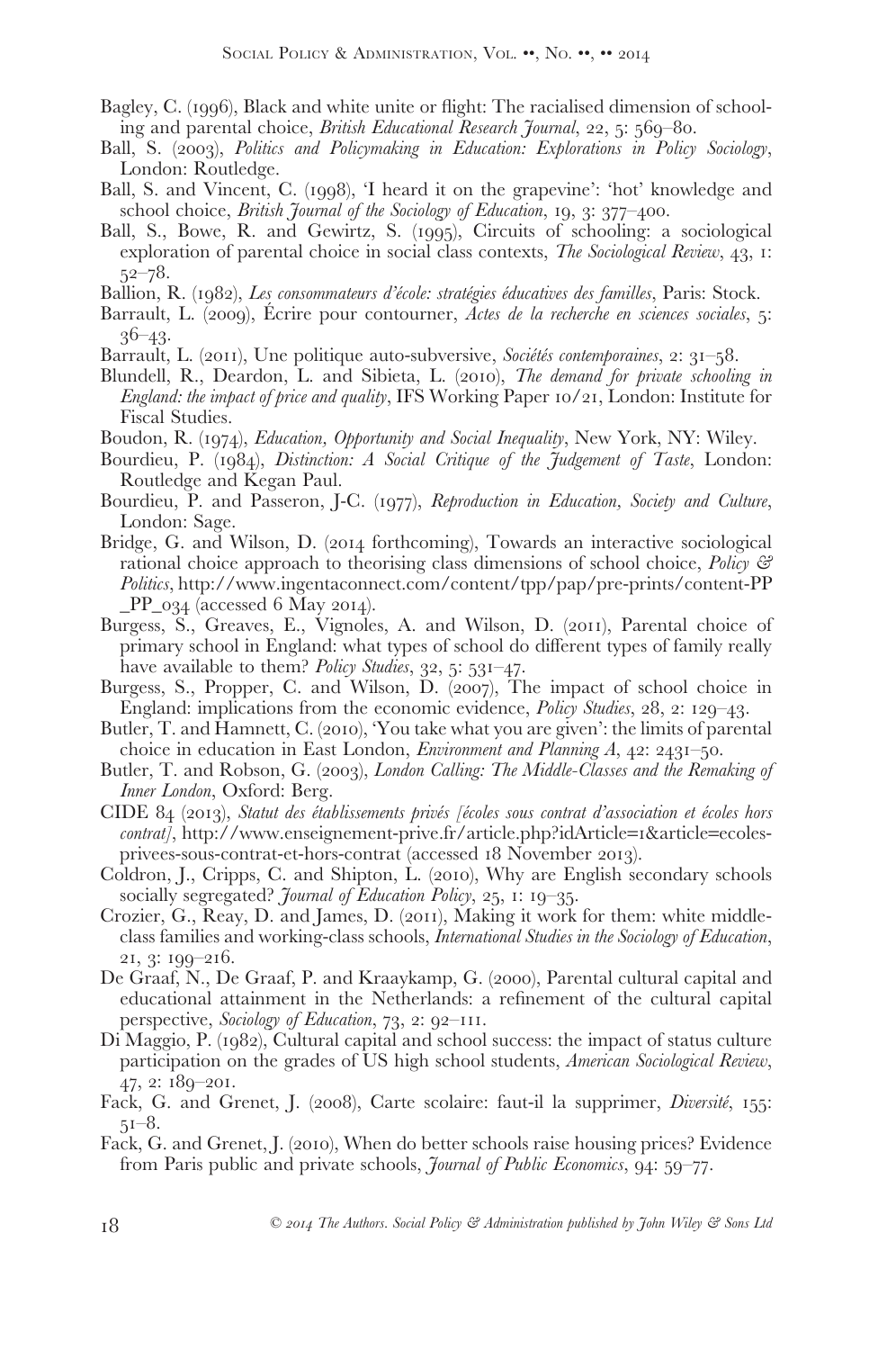- Felouzis, G. (2009), Systèmes èducatifs et inégalités scolaires: une perspective international, *Sociologies [en ligne], Théories et recherches*, [http://sociologies.revues.org/](http://sociologies.revues.org/2977)2977 (accessed 10 May 2013).
- Flatley, J., Connolly, H. and Higgins, V. (2001), *Parents' Experiences of the Process of Choosing a Secondary School*, Norwich: Queen's Printer.
- François, J.-C. and Poupeau, F. (2004), L'évitement scolaire et les classes moyennes à Paris, *Education et societies*, 2: 51–66.
- Gibbons, S. and Machin, S. (2003), Valuing English primary schools, *Journal of Urban Economics*, 53, 2: 197–219.
- Goldthorpe, J. (1996), Class analysis and the reorientation of class theory: the case of persisting differentials in educational attainment, *British Journal of Sociology*, 47, 3:  $481 - 504.$
- Greener, I. (2008), Choice or voice? Introduction to the themed section, *Social Policy and Society*, 7, 2: 197–200.
- Greener, I. and Powell, M. (2009), The evolution of choice policies in UK housing, education and health policy, *Social Policy & Administration*, 43, 6: 557–70.
- Karsten, S., Visscher, A. and De Jong, T. (2001), Another side to the coin: the unintended effects of the publication of school performance data in England and France, *Comparative Education*, 37, 2: 231–42.
- Le Grand, J. (2007), *The Other Invisible Hand: Delivery Public Services through Choice and Competition*, Princeton, NJ: Princeton University Press.
- Lund, S. (2008), Choice paths in the Swedish upper secondary education a critical discourse analysis of recent reforms, *Journal of Education Policy*, 23, 6: 633–48.
- Oberti, M. (2007), *L'école dans la ville: Ségrégation, mixité et carte scolaire*, Paris: Presses de Sciences Po.
- Oberti, M., Préteceille, E. and Rivière, C. (2012), *Les effets de l'assouplissement de la carte scolaire dans la banlieue parisienne*, Research Report prepared for la Halde-Défenseur des Droits et la DEPP-ministère de l'éducation nationale, Paris.
- Raveaud, M. and van Zanten, A. (2007), Choosing the local school: middle-class parents' values and social and ethnic mix in London and Paris, *Journal of Education Policy*, 22, 1: 107–24.
- Reay, D. and Ball, S. (1998), Making their minds up: family dynamics and school choice', *British Education Research Journal*, 24, 4: 431–47.
- Reay, D. and Lucey, H. (2003), The limits of 'choice': children and the inner city, *Sociology*, 37, 1: 121–42.
- Reay, D., Crozier, G. and James, D. (2011), *White Middle Class Identities and Urban Schooling*, London: Palgrave.
- Savage, M., Barlow, J., Dickens, P. and Fielding, T. (1995), *Property, Bureaucracy and Culture: Middle Class Formation in Contemporary Britain*, London: Routledge.
- Simmons, R., Powell, M. and Greener, I. (2009), *The Consumer in Public Services: Choice, Values and Difference*, Bristol: Policy Press.
- Sullivan, A. (2001), Cultural capital and educational attainment, *Sociology*, 35: 839–912.
- Walford, G. (1990), *Privatization and Privilege in Education*, London and New York, NY: Routledge.
- West, A. and Noden, P. (2003), Parental choice and involvement: private and state schools. In G. Walford (ed.), *British Private Schools: Research in Policy and Practice*, London: Woburn Press, pp. 177–207.
- West, A., Barham, E. and Hind, A. (2009), *Secondary School Admissions in England: Policy and Practice*, London: Research and Information on State Education Trust, [http://risetrust.org.uk/pdfs/secondary-school-admissions-mar-](http://risetrust.org.uk/pdfs/secondary-school-admissions-mar-2009.pdf)2009.pdf (accessed 27 April 2013).